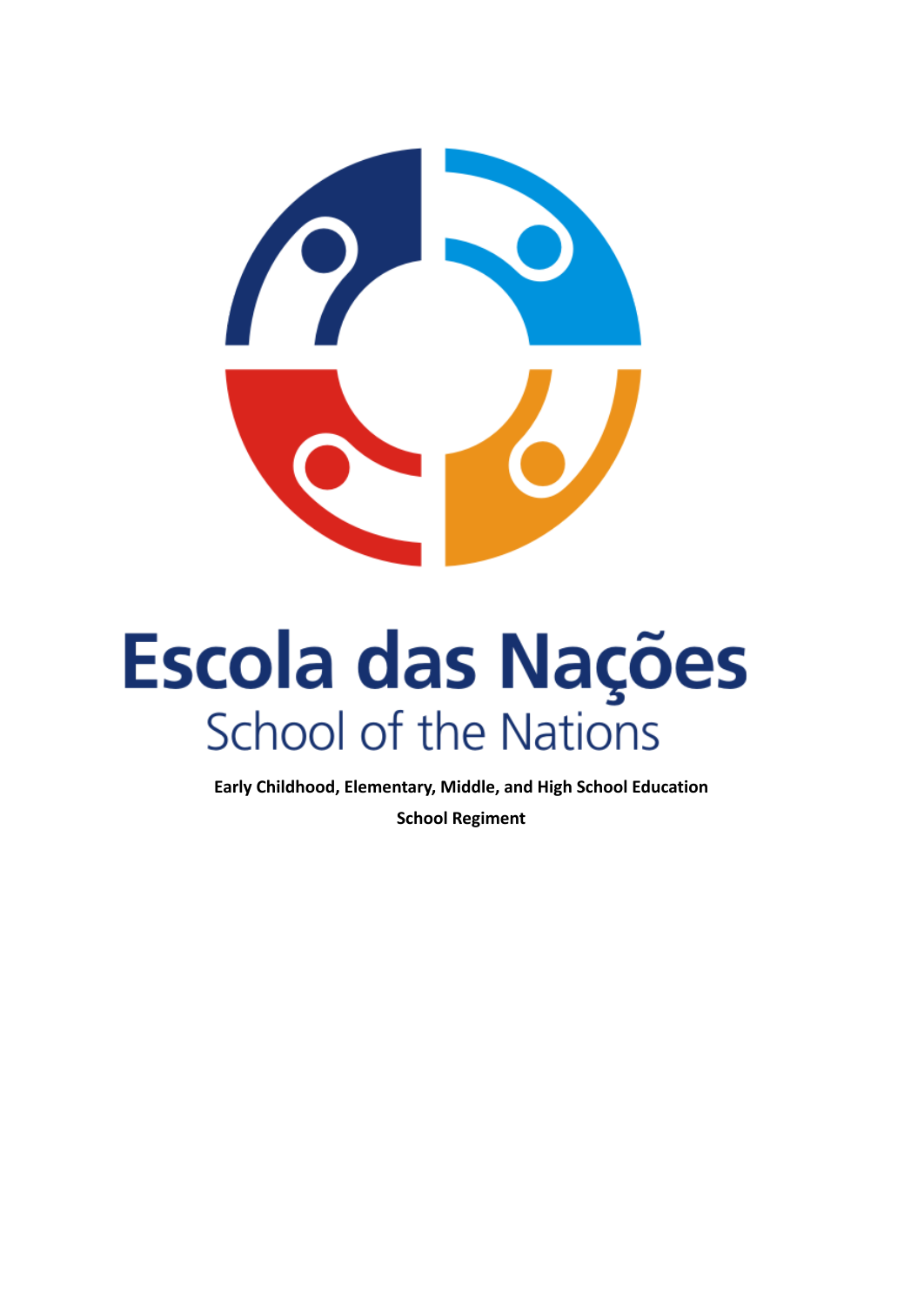# Contents

| <b>School Regiment (Bylaws)</b>                                                                                            |    | 3  |
|----------------------------------------------------------------------------------------------------------------------------|----|----|
| TITLE I - Organization of the Educational Institution                                                                      |    | 3  |
| Chapter I - Identification                                                                                                 | 3  |    |
| Chapter II - Purpose and Objectives                                                                                        | 3  |    |
| Chapter III - Institutional Planning, Control, and Evaluation                                                              | 4  |    |
| Chapter IV - Administrative and Pedagogical Structure                                                                      | 4  |    |
| TITLE II - Organization of School Life                                                                                     |    | 12 |
| Chapter I - Education and Teaching Levels, Stages and Objectives                                                           | 12 |    |
| Chapter II - Pedagogical Proposal                                                                                          | 12 |    |
| Chapter III - Curriculum                                                                                                   | 13 |    |
| Chapter IV - Evaluation of Learning, Promotion, and Recording of Results                                                   | 13 |    |
| Chapter V - Remediation                                                                                                    | 17 |    |
| <b>Chapter VI - Special Evaluation Processes</b>                                                                           | 17 |    |
| Chapter VII - Specific Terminality and Continuity of Studies                                                               | 18 |    |
| TITLE III - School Functioning Bylaws                                                                                      |    | 19 |
| Chapter I - School Year                                                                                                    | 19 |    |
| Chapter II - Enrolment                                                                                                     | 19 |    |
| Chapter III - Transfers                                                                                                    | 20 |    |
| Chapter IV - Issuing of School Documents                                                                                   | 20 |    |
| TITLE IV - Participants in the Educational Process                                                                         |    | 20 |
| Chapter I - Role of the Teaching Staff                                                                                     | 20 |    |
| <b>Chapter II - Special Education Professionals</b>                                                                        | 22 |    |
| Chapter III - Role of Specialists                                                                                          | 22 |    |
| Chapter IV - Class Council                                                                                                 | 23 |    |
| Chapter V - Role of the Student Body                                                                                       | 24 |    |
| <b>TITLE V - School Institutions</b>                                                                                       |    | 28 |
| TITLE VI - Assistance to Students and Selection, Adoption, and Replacement of Books and Other<br><b>Teaching Materials</b> |    | 28 |
| TITLE VII - General and Transitory Provisions                                                                              |    | 28 |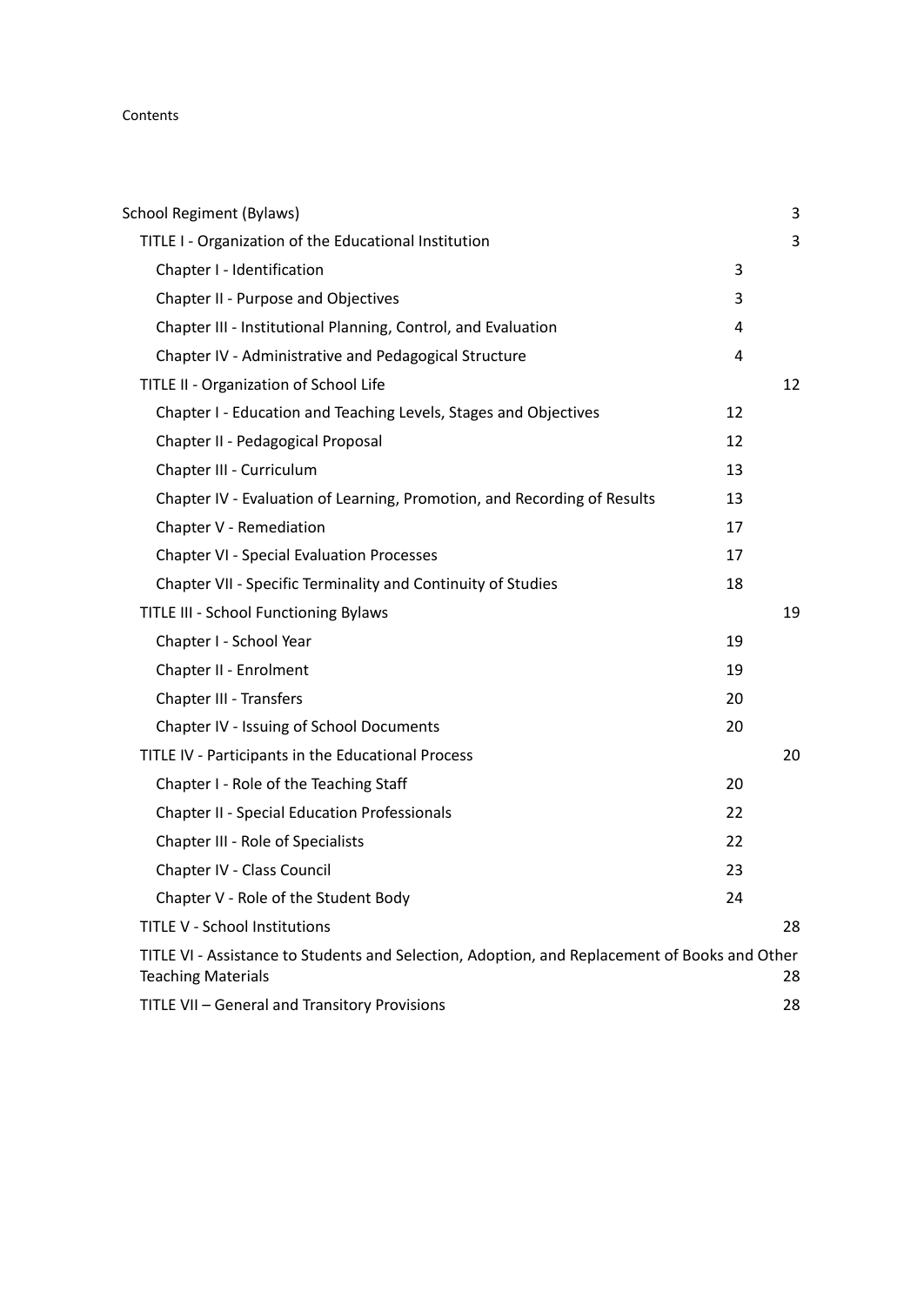# <span id="page-2-0"></span>**School Regiment (Bylaws)**

# <span id="page-2-1"></span>**TITLE I - Organization of the Educational Institution**

# <span id="page-2-2"></span>**Chapter I - Identification**

**Art. 1** School of the Nations, founded on September 1, 1980, has a Main Campus located at SHIS QI 21, Área Especial, Conjunto C1, Lago Sul –Distrito Federal, to provide Elementary, Middle, and High School education, and Campus II located at SMDB, Conjunto 19, Lote 2, Casa A, Lago Sul – Distrito Federal, to provide Early Childhood and Grade 1 education.

**Art. 2** School of the Nations is maintained by the *Associação Cidadão do Mundo - Centro de Educação e Cultura* [Citizen of the World Association – Center for Education and Culture], (referred to as '*The Association*' from here on) a non-profit civil-society entity for educational purposes established under private law, with headquarters and venue in Brasília, Distrito Federal, registered under number 420, Book A-2, at the *Cartório do 2<sup>°</sup> Ofício de Registros e Títulos* [Notary Office] under [corporate taxpayer number] CNPJ 00.580.852/0001-03, and head offices at QI 21, Área Especial, Conjunto 1, Lago Sul –Distrito Federal.

**Art. 3** The administrative and pedagogical organization of School of the Nations complies with constitutional principles, current educational laws and standards in effect in Brazilian territory, and the Bylaws of The Association. School of the Nations is internationally accredited by AdvancED and by the Southern Association of Colleges and Schools Council on Accreditation and School Improvement (SACS CASI). It is affiliated with the Association of American/International Schools in South America (AASSA), the Association of American Schools in Brazil (AASB), the Northwest Evaluation Association (NWEA), the College Board (SAT/PSAT), K12 Online Education, and The Academy for International School Heads (AISH).

**§ 1** School of the Nations, aside from subordination to Brazilian educational laws and standards, is inspected by the Southern Association of Colleges and Schools **(**SACS**),** an entity with headquarters in the United States of America and responsible for monitoring the academic and administrative performance of activities for purposes of accreditation, renewable every five (5) years, in accordance with the American education system.

**§ 2** School of the Nations is affiliated with the Association of American Schools in South America (AASSA), an entity that encompasses other international and American schools based in Brazil, and which promotes, organizes, and finances biannual meetings to exchange information and experiences among Executive Directors of affiliated schools.

# <span id="page-2-3"></span>**Chapter II - Purpose and Objectives**

**Art. 4** School of the Nations provides students a world view based on moral, ethical, and spiritual principles, which postulates unity among peoples, freedom to explore truth, equality between men and women, and the quest for excellence through transformative education which, inspired by these principles and under Brazilian education laws, provides bilingual (Portuguese and English) Basic Education, with the following objectives.

- I. To ensure students essential schooling necessary to exercise citizenship, guiding them to the full expression of their potential, endowing them with the ability to adapt flexibly to changes in the modern world.
- II. To foster among students the ability to learn to solve problems through activities that stimulate values of cooperation, courtesy, honesty, and fairness, upon which the progress of civilization depends.
- III. To serve students of different nationalities through bilingual education (Portuguese and English), providing them the conditions needed to learn to respect and appreciate other countries aside from their own, thereby acquiring a broadened vision of the world.
- IV. To foster familiarity with and command of modern technologies, viewed as being beneficial in building knowledge and the relationship between people and the environment.
- V. To create a humanistic, artistic, scientific, and technological culture by strengthening the following structural bases of education: learning to learn, to know, to do, to coexist, and to be.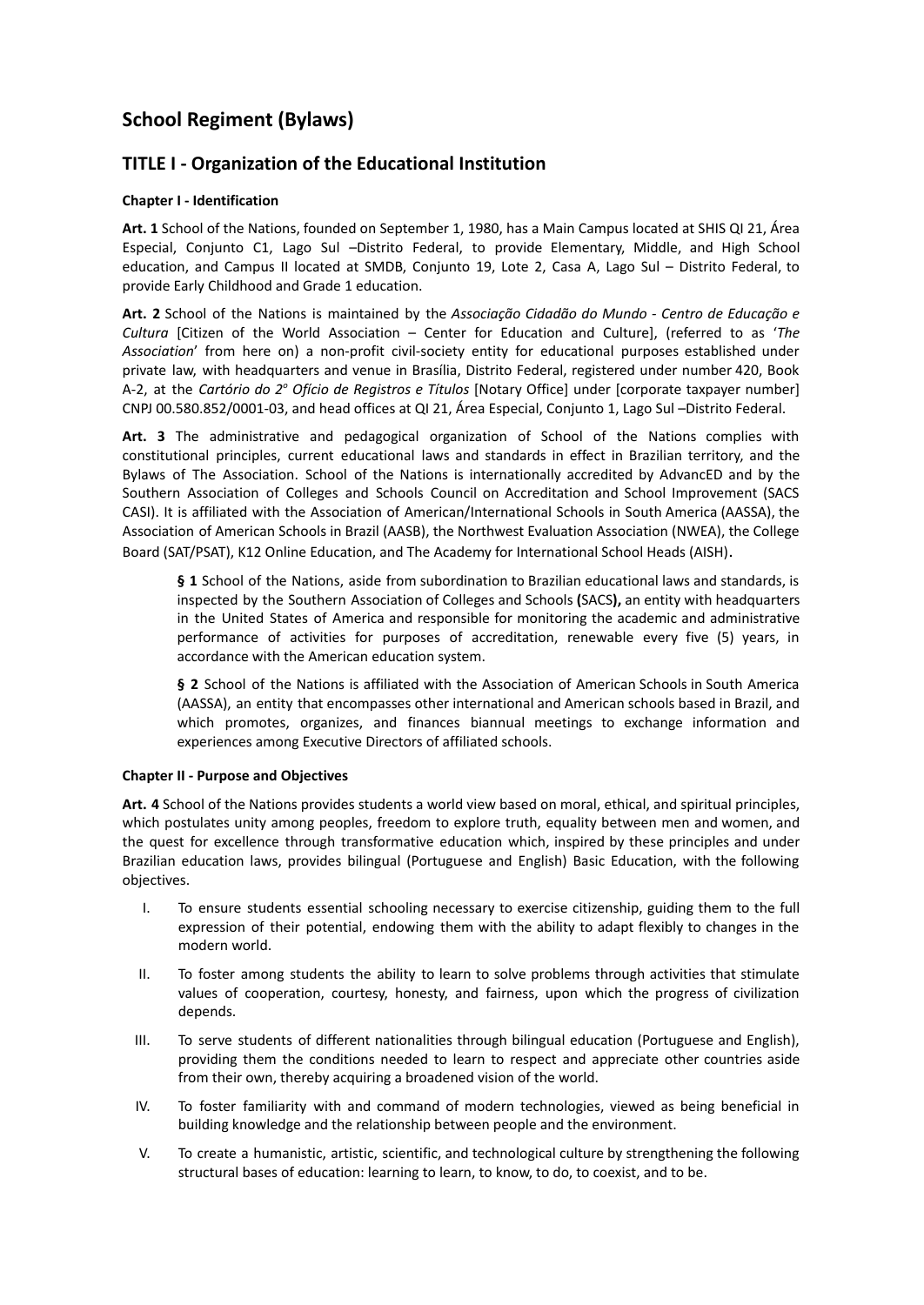#### <span id="page-3-0"></span>**Chapter III - Institutional Planning, Control, and Evaluation**

**Art. 5** To preserve the quality of its educational and administrative services, School of the Nations conducts an annual Satisfaction Survey of the entire school community - parents, teachers, staff, and students – which allows all stakeholders to contribute toward improvements in educational practice.

**Art. 6** To preserve academic excellence, Elementary, Middle, and High School students at School of the Nations periodically participate in external Portuguese and English evaluations, such as *AVALIA*, *MAP*, *Prova Brasil,* mock examinations, and internal evaluations and diagnoses.

**Art. 7** Students of School of the Nations participate in essay competitions, Mathematics Olympiads, and the Brazilian Astronomy Olympiad.

**Art. 8** Academic preparedness and holistic development of students at School of the Nations are assessed by the number of students approved at Brazilian federal and private universities and foreign universities.

# <span id="page-3-1"></span>**Chapter IV - Administrative and Pedagogical Structure**

**Art. 9** The administrative organization of School of the Nations is made up of:

- I. The Executive Director's Office.
- II. The School Records Office.
- III. Educational Support Services.
- IV. Administrative and Technical Support.

#### **Section I - Executive Director's Office**

**Art. 10.** The Executive Director's Office of School of the Nations is made up of:

- I. the Executive Director.
- II. the Pedagogical Coordinator.

#### **Subsection I - The Executive Director's Office**

**Art. 11.** The Executive Director's Office manages and coordinates all administrative and pedagogical activities of School of the Nations.

**Art. 12.** The Executive Director, a qualified professional, is contracted by The Association for an initial term of two years, which may or may not be renewed at the discretion of The Association.

**Art. 13.** The duties and responsibilities of the Executive Director are subject to labor law and shall be established by individual contract in accordance with the Law.

**Art. 14.** The duties of the Executive Director are to:

- I. present an annual report of activities of School of the Nations to The Association.
- II. receive, inform, draft, and sign documents of administrative nature and provide adequate follow up.
- III. approve processes to contract and dismiss teachers, education specialists, and other staff of School of the Nations.
- IV. assess the performance of subordinates.
- V. summon the student body and teaching and administrative staff to take part in meetings when necessary.
- VI. establish staff working hours according to School needs.
- VII. officially represent or appoint a representative to represent School of the Nations before the Union of Private Schools (*Sindicato das Escolas Particulares* - SINEPE).
- VIII. officially represent School of the Nations in public acts and relations with other institutions.
- IX. supervise administrative actions referent to auxiliary services and those of a disciplinary nature at School of the Nations.
- X. take part in drafting the Pedagogical Project of School of the Nations with the school community.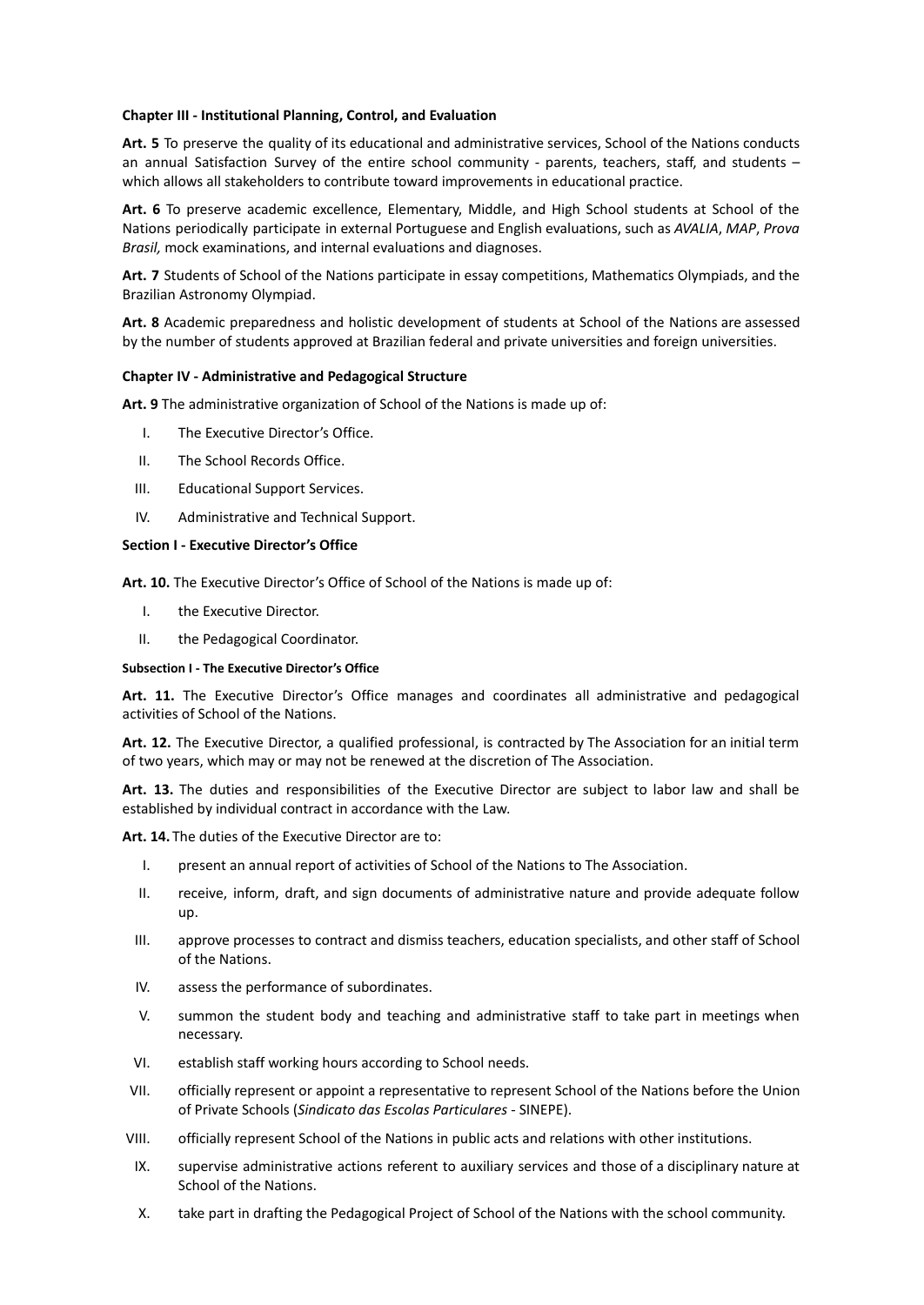- XI. promote school family community integration.
- XII. propose strategies for students, teachers, and parents to participate in developing and improving the educational process of School of the Nations.
- XIII. assure favorable conditions exist to achieve positive results in the educational process.
- XIV. present the annual budget of School of the Nations.
- XV. support communities in need.
- XVI. fulfill and ensure the development of the philosophical principles of the BAHÁ'Í FAITH in the educational process of School of the Nations.
- XVII. follow and ensure compliance with current education law and these School Bylaws.
- XVIII. fulfill the vision, mission, and goals of School of the Nations.
- XIX. perform other similar tasks within the scope of his or her responsibilities.
- XX. apply disciplinary penalties to teachers and staff of School of the Nations in compliance with labor law and these Bylaws.
- XXI. apply educational measures to students, with the Pedagogical Coordinator, in cases of breaches of norms in these Bylaws, in compliance with the Statute of the Child and Adolescent.
- XXII. forbid any activity planned on school property by students, teachers, and staff that might jeopardize the physical, psychological, or moral integrity of members of the school community or the institution's reputation.

#### **Subsection II - Pedagogical Coordinator**

**Art. 15.** The position of Pedagogical Coordinator is entrusted to a legally qualified professional contracted by The Association to manage and coordinate pedagogical activities of School of the Nations. The Pedagogical Coordinator answers directly to the Executive Director.

**Art. 16.** The duties of the Pedagogical Coordinator are to:

- I. follow and ensure compliance of others with education laws currently in force, legal determinations of authorities, and these Bylaws.
- II. fulfill and ensure the development of the philosophical principles of the BAHÁ'Í FAITH in the educational process of School of the Nations.
- III. officially represent School of the Nations before other educational bodies.
- IV. sign documents issued by School of the Nations.
- V. examine enrolment requests and approve or reject them.
- VI. coordinate drafting the Pedagogical Project of School of the Nations with the involvement of the school community.
- VII. take part in selecting teachers, specialists, and teaching assistants and refer them for hire.
- VIII. receive and provide information and dispatches to submit to authorities.
- IX. chair meetings of the Class Council [*Conselho de Classe*] and follow up on its decisions.
- X. supervise the assiduousness of teaching and technical-pedagogical staff in accordance with the law.
- XI. promote school family community integration.
- XII. propose strategies to include student, teacher, and parent participation in developing the School's educational processes.
- XIII. promote and participate in seminars, lectures, and study groups to update and renew instructional methods and processes.
- XIV. mediate, with the Executive Director, procurement of pedagogical resources needed to develop the Pedagogical Proposal.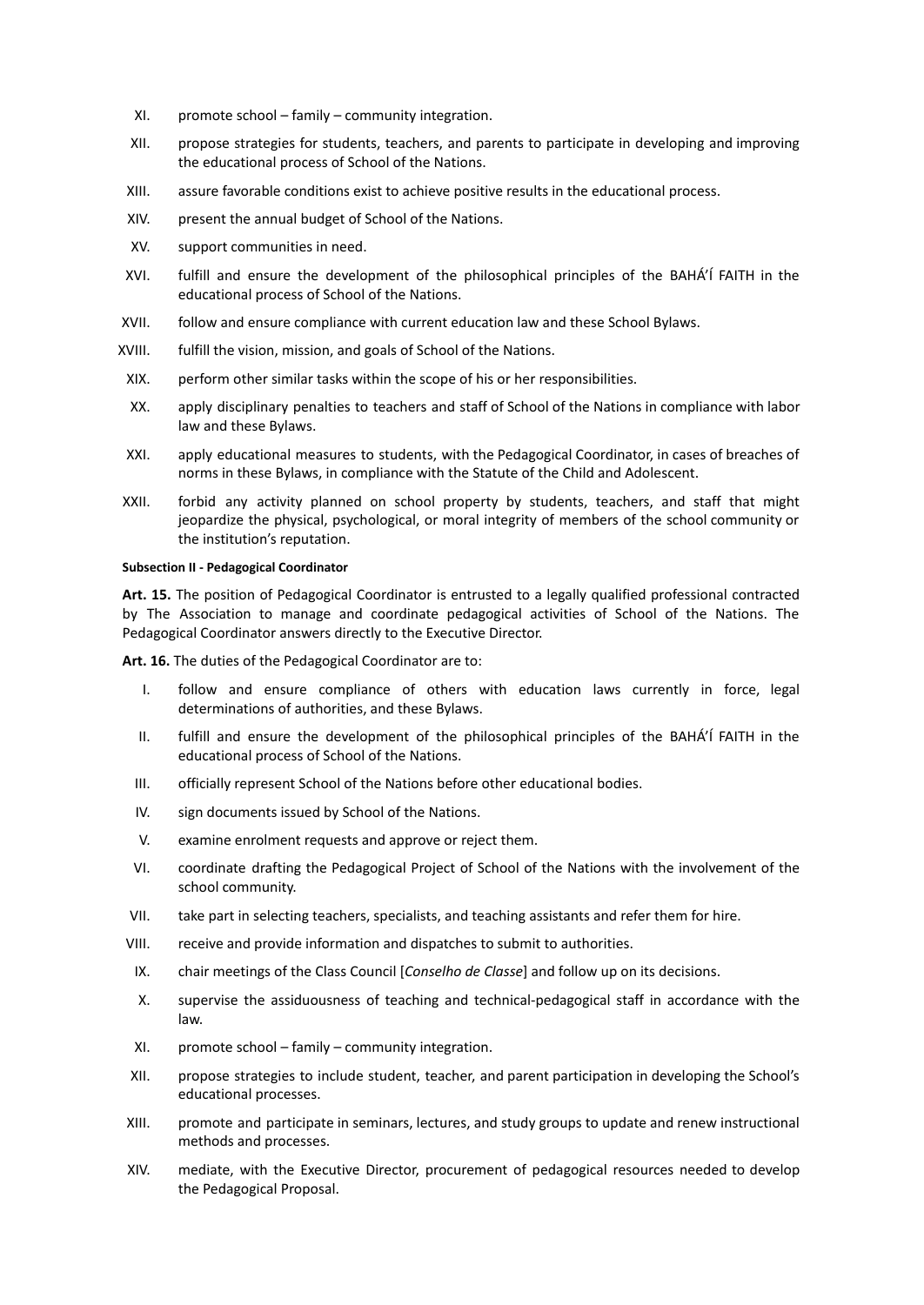- XV. analyze, in partnership with the School Secretary, educational documents of students transferred to School of the Nations and indicate curricular adaptation and equivalence cases.
- XVI. prepare, publish, and fulfill the school calendar once approved by the appropriate government agency.
- XVII. perform other similar tasks within the scope of his or her responsibility.

**Art.17.** The Pedagogical Coordinator is appointed by the Executive Director, subject to ratification by the *Conselho de Administração*, for a two-year term, which may be renewed.

**Art.18.** The Pedagogical Coordinator's labor contract, responsibilities, and duties are subject to labor law and regulated by individual contract, in accordance with the law.

#### **Section II - School Records Office**

**Art. 19.** Under the management of a legally qualified professional contracted by The Association, the School Records Office is responsible for workday activities, school documentation, filing, and school/student correspondence.

**§ 1** The work rules and structure of the School Records Office are established by the Executive Director's Office in accordance with current law.

**§ 2** The School Secretary, when absent or unable to fulfill his or her duties, shall be substituted by a legally qualified professional contracted by The Association and authorized by the government agency responsible.

**Art. 20.** The duties of the School Secretary are to:

- I. comply and ensure the compliance of others with determinations of the Executive Director.
- II. process and examine applications for admittance, transfers, and enrolment cancelations, and keep school records.
- III. draft, sign, and issue, with the Executive Director's Office, official documents of School of the Nations.
- IV. record students' school records systematically and keep files of all documents that prove them.
- V. keep organized and updated records of school documentation and files.
- VI. draft and sign minutes and terms, and keep updated, reliable, and complete records of students' school records.
- VII. maintain books, forms, and other documents referent to student grades and averages, make calculations to appraise results, and share them with the interested parties.
- VIII. supervise and inspect filing services to ensure compliance with current law, preserving the authenticity of students' school records.
- IX. organize the archives, ensuring the safekeeping of documents, papers, and past bookkeeping, in compliance with the law.
- X. communicate to the Executive Director's Office any irregularity detected in books and documents referent to the teaching staff, student body, and technical-administrative staff.
- XI. prepare roll-call lists of students, following criteria established by School of the Nations.
- XII. prepare reports, attendance charts, statistics, and questionnaires required under current law and by the Executive Director's Office.
- XIII. stand accountable for the regularity and authenticity of students' school records.
- XIV. discard school documents after registering them in the appropriate book and according to current law.
- XV. issue in a timely fashion, documents related to students' school records, in accordance with current law.
- XVI. contribute to fulfilling the vision, mission, and goals of School of the Nations.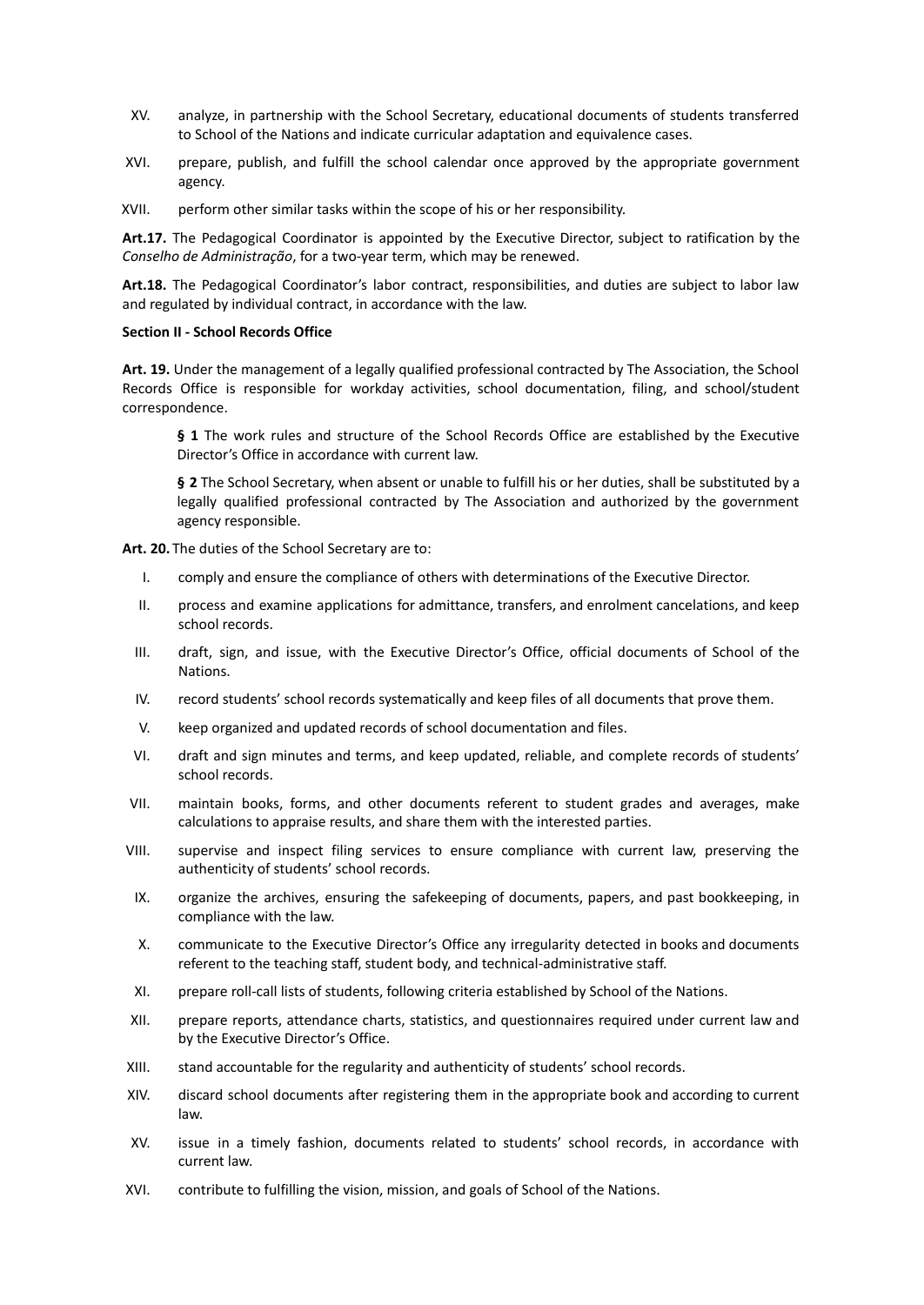#### XVII. perform other duties inherent to job responsibilities.

# **Section III - Technical-Pedagogical Services**

**Art. 21.** Technical-Pedagogical Services consist of the following:

- I. Pedagogical Coordination Service
- II. Educational Guidance Service

#### **Subsection I - Pedagogical Coordination Service**

**Art.22.** The Pedagogical Coordination of School of the Nations is responsible for providing technical-pedagogical guidance to teachers, supervising the development of lesson plans, maintaining the unity of pedagogical actions, and monitoring student performance.

**Art.23.** The Pedagogical Coordination of School of the Nations is comprised of the following professionals:

- I. Early Childhood Principal;
- II. Elementary School Principal (Grades 1 to 5);
- III. Upper School Principal (Grades 6 to 12).

#### **Art. 24.** The duties of the Pedagogical Coordination are to:

- I. draft the Pedagogical Coordination plan, submitting it for appraisal of the Executive Director's Office before the school year begins.
- II. participate in programming technical-pedagogical activities of School of the Nations, controlling and evaluating their execution.
- III. guide and coordinate the teaching program to ensure its quality and efficiency.
- IV. guide and support teachers in seeking solutions to pedagogical problems.
- V. participate in evaluating new students, proposing which class is most appropriate for their profile.
- VI. participate in selecting books and other teaching materials.
- VII. propose and coordinate curricular activities necessary for good student-school-community relations.
- VIII. guide and examine, from a technical standpoint, teaching evaluation instruments, and guide their application.
- IX. supervise and help teachers and their assistants plan and perform pedagogical activities.
- X. participate in drafting, executing, and evaluating the Pedagogical Proposal.
- XI. draw up timetables for teachers and assistants, considering integration with other areas.
- XII. propose measures to improve the teaching-learning process.
- XIII. coordinate the programming and execution of recuperation activities.
- XIV. participate in the Class Council, drafting the minutes of meetings.
- XV. follow up on decisions of the Class Council.
- XVI. arrange for a substitute in case of teacher absence.
- XVII. prepare bi-monthly reports on activities carried out and help fulfill School of the Nations' vision, mission, and goals.
- XVIII. perform other duties inherent to job responsibilities.

#### **Subsection II - Educational Guidance Service**

**Art. 25.** The Association hires counselors at School of the Nations to provide educational counseling and assistance to individuals and groups.

**Art. 26.** Counselors at School of the Nations work to promote academic, personal, and social development and use interviews, guidance sessions, and various methods to evaluate and counsel students.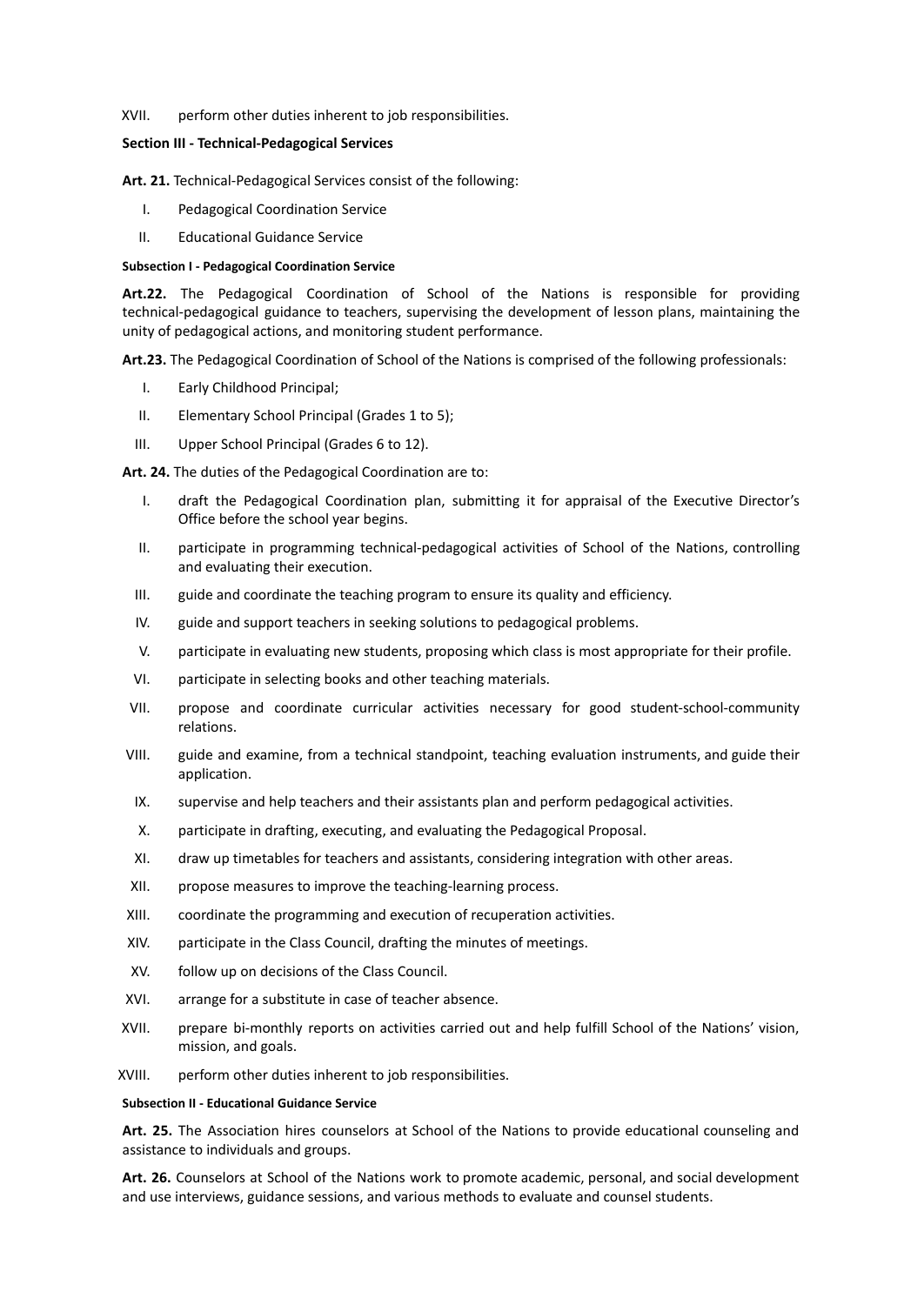**Art. 27.** The duties of those responsible for Educational Guidance are to:

- I. provide age-appropriate guidance and educational support services to meet the development needs of students in all segments.
- II. help students, parents, and teachers better cope with crises and emergencies.
- III. foster the growth and social, emotional, and mental development of students.
- IV. help parents and teachers respond to issues of student growth and development.
- V. help students develop communication and study skills.
- VI. help organize, record, and chair Class Council meetings.
- VII. provide diverse services to help students develop self-knowledge and acquire effective organization and conflict-resolution skills.
- VIII. refer students to external specialists.
- IX. observe and monitor students with difficulties by interacting with specialists and adapting strategies to help students become better learners.
- X. prepare students to transition from Kindergarten to Elementary school, and from Middle to High School by working with teachers, parents, and other professionals of School of the Nations.
- XI. promote guidance sessions according to identified needs.
- XII. schedule meetings with parents and legal guardians to obtain specific information on the student's background, as needed.
- XIII. evaluate students and propose strategies to promote positive changes.
- XIV. support the Disciplinary Policy of School of the Nations.

**Art. 28.** To achieve the above objectives and fulfill demands at each stage, School of the Nations employs Counselors in Early Childhood, Elementary, and Upper School.

#### **Section IV - Technical, Administrative, and Support Services**

**Art. 29**. Technical, Administrative, and Support Services are comprised of:

- I. The School Library.
- II. The Administrative Financial Department.
- III. Disciplinary Oversight.
- IV. The Information Technology (IT) Department.
- V. The School Meals Program.

**Art. 30.** Technical, Administrative, and Support Services assist teaching staff and the student body by providing pedagogical resources to enrich and optimize the teaching-learning process.

#### **Subsection I - School Library**

**Art. 31.** The School Library, under the responsibility of a qualified professional, contracted by The Association, provides a center for reading, guidance, and research for students and the school community during school hours.

**Art. 32.** The School Library collection comprises printed and digital material acquired by School of the Nations and materials donated from other institutions and third parties. It is duly cataloged following official standards.

**Art. 33.** The norms of the School Library guide its organization, functioning, and attributions.

*Sole paragraph* **–** The School Library rules are drawn up by a committee appointed by the Executive Director, comprised of the Librarian, Pedagogical Coordinator, and a teaching staff representative.

**Art. 34.** The duties of the Librarian are to: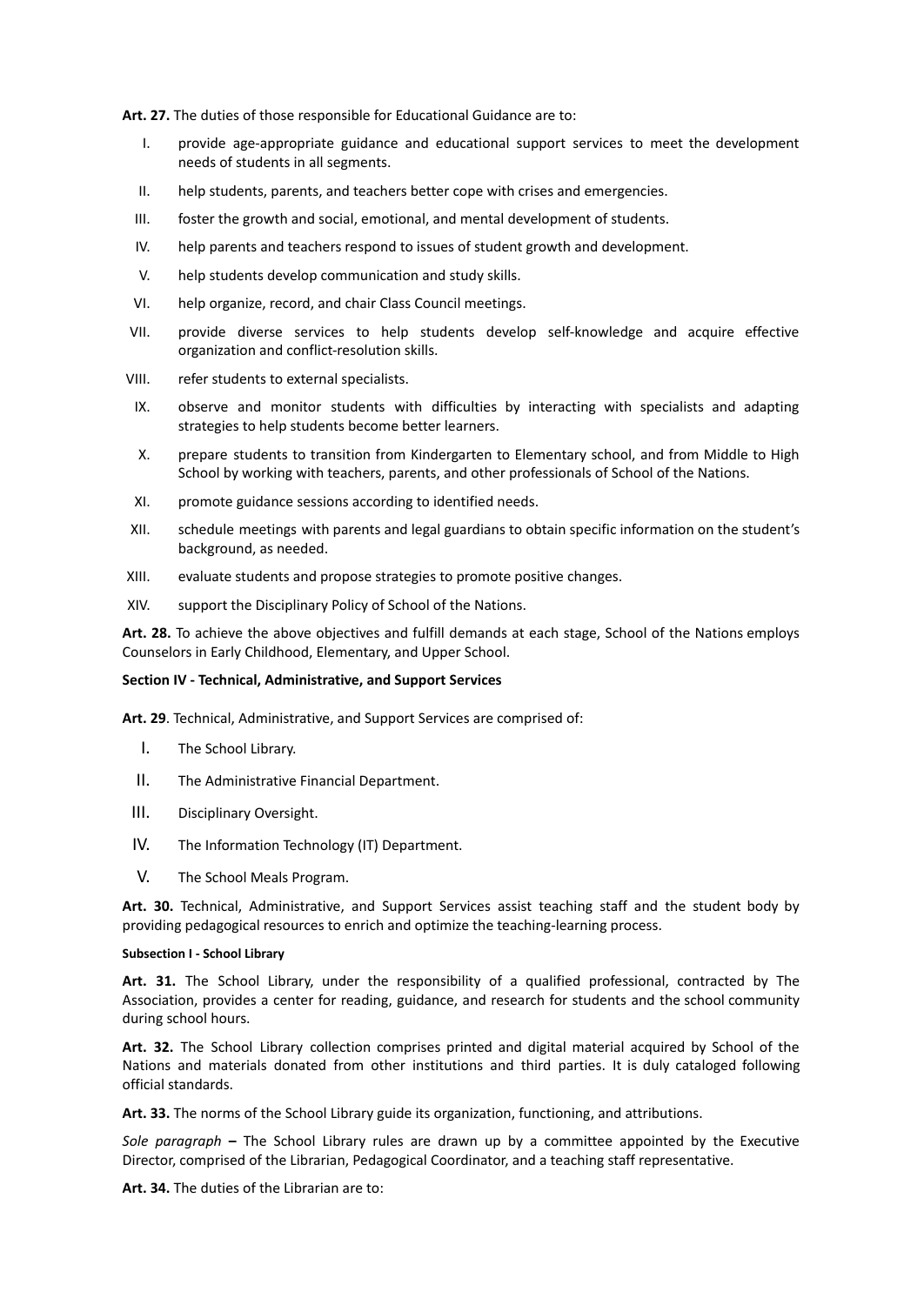- I. draft and execute the program of activities of the School Library in close coordination with other areas.
- II. encourage and guide bibliographic research.
- III. ensure adequate organization and functioning of the School Library.
- IV. preserve the library collection, maintaining a high standard of organization.
- V. control and evaluate planned activities in book fairs.
- VI. draft proposals for acquiring textbooks, cultural and scientific books, and periodicals, based on needs indicated by the administrative, technical, and teaching staff and students.
- VII. maintain exchanges with Libraries and Documentation Centers to update print and digital library collections.

#### **Subsection II - Administrative and Financial Department**

**Art. 35.** The objectives of the Administrative and Financial Department of School of the Nations encompass planning, execution, control, and evaluation of administrative activities and human resources, and provision of support, administrative, economic, and financial services.

**Art. 36.** Services provided by the Administrative and Financial Department encompass administrative activities, human resources, procurement, school meals, reprography, disciplinary supervision, communications department, cleaning, conservation, and maintenance of facilities.

**Art. 37.** The services of the Administrative and Financial Department are managed by a qualified professional contracted by The Association to supervise the execution of activities related to the various administrative sectors.

**Art. 38.** The duties of the person responsible for the Administrative and Financial Department are to:

- I. coordinate procurement of pedagogical materials and miscellaneous materials and supplies for School of the Nations.
- II. coordinate the safekeeping and issuing of materials for use at School of the Nations.
- III. coordinate the maintenance of the computer network and user support services.
- IV. coordinate telephony and telecommunications services.
- V. coordinate reprography services of School of the Nations.
- VI. manage health, life, vehicle, property, and other insurance policies inherent to School of the Nations.
- VII. manage contracts of service providers of School of the Nations.
- VIII. sign checks and purchase orders for materials, services, and contracts on behalf of School of the Nations.
- IX. respond legally for School of the Nations before Federal District and Federal Government bodies.
- X. meet with those responsible for students to assess economic and financial hardship to settle monthly school fees and tuition installments, negotiate outstanding debts, and formalize and cancel service-provision contracts.
- XI. be responsible for calculating monthly installments of tuition and fees and present them to those responsible when requested.
- XII. control monthly attendance of staff, reception of materials, storeroom, cash flow, and payments made and received.
- XIII. draw up, with the Executive Director, the Annual Budget of School of the Nations.
- XIV. exercise budgetary control and justify variations.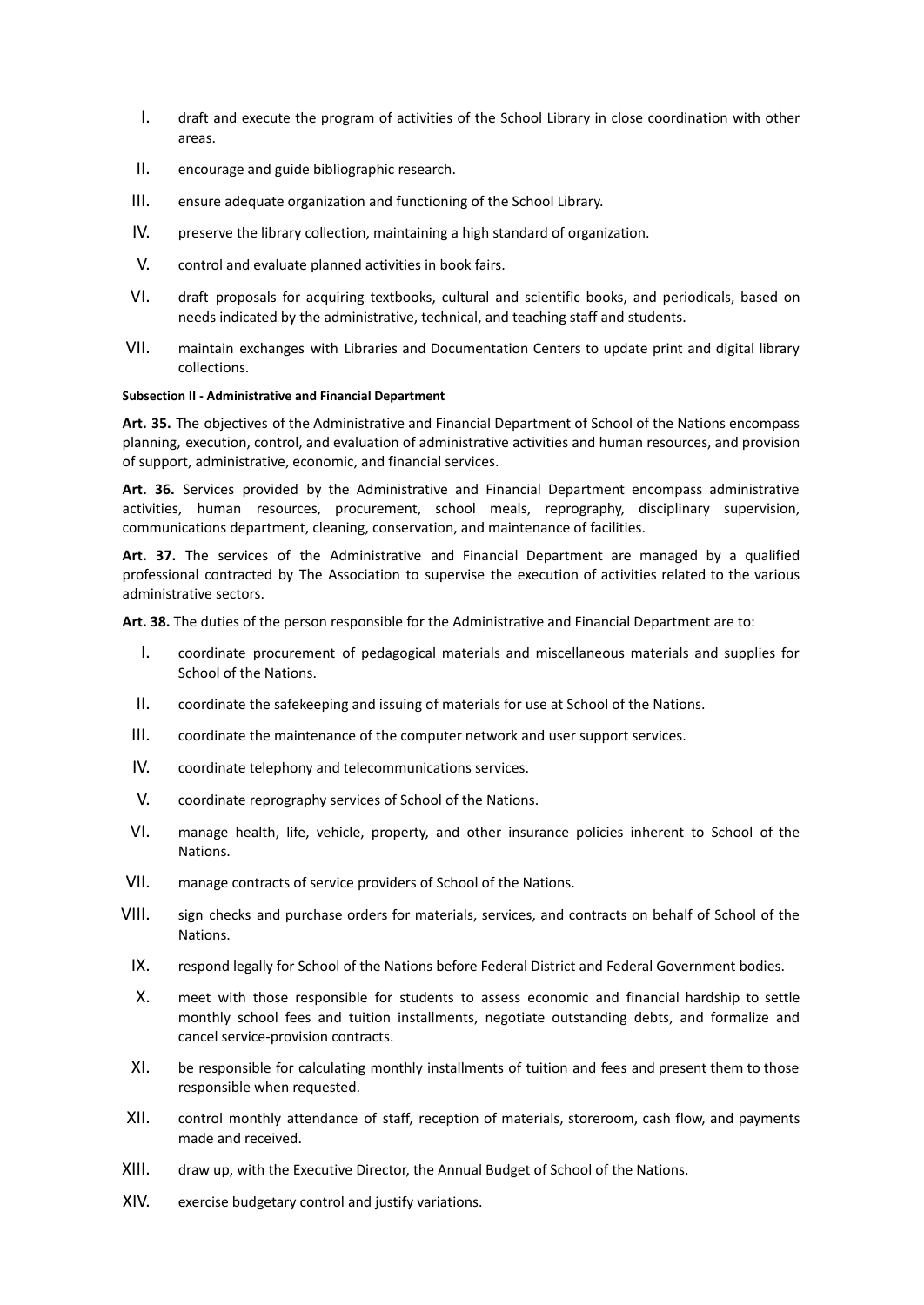- XV. coordinate bookkeeping, tax, and legal activities.
- XVI. establish specific guidelines and standards following current legislation.
- XVII. be responsible for bookkeeping and updating of tax and accounting records as required by law.
- XVIII. present to the Executive Director's Office and The Association balance sheets, financial statements, and consolidated balance sheets.
	- XIX. assign and monitor activities of subordinates.
	- XX. provide administrative and financial support to all areas of School of the Nations.
- XXI. help fulfill the vision, mission, and goals of School of the Nations.
- XXII. represent the interests of School of the Nations before the Union of Private Teaching Establishments of the Federal District (SINEPE) when requested by the Executive Director.
- XXIII. represent the interests of the School before Labor Courts and the Ministries of Social Security, Social Welfare, and Labor.
- XXIV. coordinate and control personnel administrative activities of School of the Nations.
- XXV. coordinate recording, bookkeeping, and safeguarding of legal documents in compliance with pertinent laws.
- XXVI. diligently apply current labor laws.
- XXVII. register attendance of teachers and other staff.
- XXVIII. control distribution of transport vouchers.
- XXIX. refer to the Administrative and Financial Department information necessary to prepare payroll for teachers and other staff and all necessary alterations.
- XXX. maintain control of information corroborating the qualifications of teaching and technical-administrative staff of School of the Nations.
- XXXI. help fulfill the vision, mission, and objectives of School of the Nations.
- XXXII. comply with internal norms of School of the Nations.
- XXXIII. perform other duties inherent to the roles and responsibilities of the position.

#### **Subsection III - Disciplinary Oversight**

**Art. 39.** The objectives of Disciplinary Oversight Services are the preservation of order, discipline, and safety of the Student Body within the school environment.

**Art. 40.** Disciplinary Oversight is entrusted to an administrative employee, contracted by the Association to assist the teaching staff and student body concerning disciplinary aspects of School of the Nations.

**Art. 41.** The duties of the person responsible for Disciplinary Oversight are to:

- I. comply with determinations of the Educational Guidance Service.
- II. safeguard the discipline and order of students.
- III. notify the Educational Guidance of cases of breaches of disciplinary order.
- IV. control and communicate to the pedagogical team regarding compliance with school hours (tardies, absences, and early departure of students).
- V. prohibit students from leaving School of the Nations before the end of school hours without Educational Guidance and parents' written authorization.
- VI. exercise solicitude, moderation, and politeness in dealings with students, providing them all necessary assistance.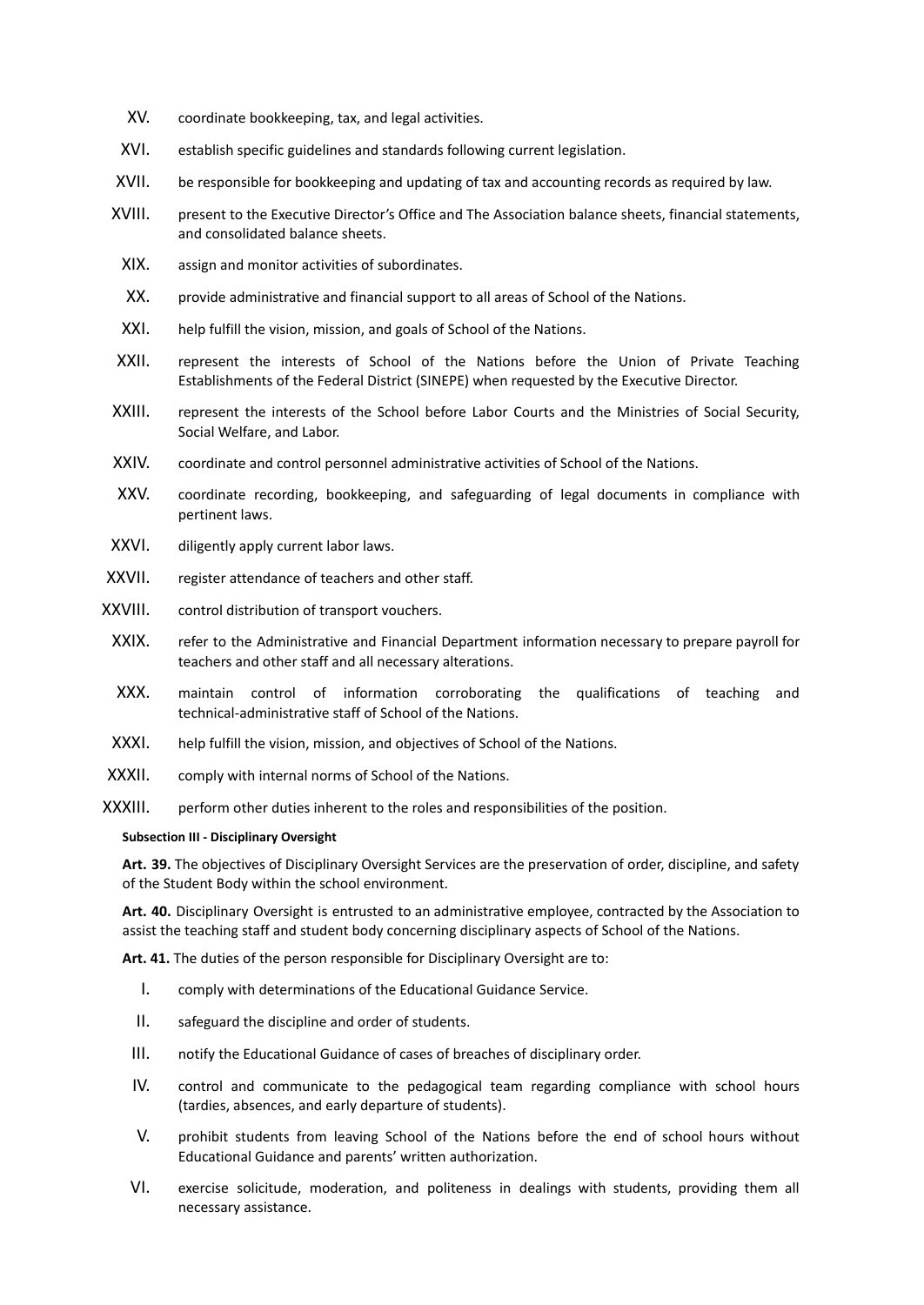- VII. assist in holding ceremonies, school celebrations, examination weeks, and other activities.
- VIII. supervise students at School of the Nations who remain on campus after regular class hours.
	- IX. diligently fulfill the objectives and aims of School of the Nations.

#### **Subsection IV - Information Technology (IT) Department**

**Art. 42.** The IT Department is responsible for the use of technology in all segments of School of the Nations and planning and supporting teachers in the use of academic systems.

**Art. 43.** The IT Department assists teachers in the development of projects that require the use of educational technology.

**Art. 44.** The IT Department guides students with respect to their devices for a secure internet connection at School of the Nations. It provides support and guidance on the use of computer programs to produce their schoolwork and the use of technology in general.

**Art. 45.** The IT Department assists the Technical, Administrative, and Support Services of School of the Nations regarding the optimum use of computer resources, software, digitalization of documents and generation of decision-making information, follow-up using spreadsheets and graphs, and reports of academic and management information.

#### **Subsection V - School Meals Program**

**Art. 46.** The School Meals Program, under the coordination of a professional qualified in Nutrition, is responsible for procurement and storage of foodstuffs, drafting of menus, and the confection of meals for School of the Nations.

**Art. 47.** The School Meals Program is comprised of a Nutritionist, a Cook, a Chef, and Assistants.

**Art. 48.** The duties of the Nutritionist are to:

- I. organize and supervise the School Meals service.
- II. determine staffing levels.
- III. train personnel.
- IV. plan balanced menus that fulfill the nutritional needs and individual characteristics of students.
- V. plan purchases of the necessary goods for the menu and control stocks of foodstuffs.
- VI. foster formation of healthy eating habits among students.
- VII. perform individual and collective Nutritional Education work.
- VIII. ensure cleanliness and organization of the sector.
- IX. comply and ensure compliance with current legal provisions for the sector.
- X. comply with other duties inherent to the function.

**Art. 49.** The Cook, Chef, and Kitchen Assistants are responsible for supervising the preparation of dishes coordinating kitchen activities, and monitoring and controlling the conservation of raw materials to preserve the quality of the services provided.

# <span id="page-10-0"></span>**TITLE II - Organization of School Life**

#### <span id="page-10-1"></span>**Chapter I - Education and Teaching Levels, Stages and Objectives**

**Art. 50.** School of the Nations offers Early Childhood, Elementary, Middle School, and High School to serve children of Brazilian and foreign nationalities through bilingual teaching (Portuguese and English), on a yearly basis, with a special 7-hour school day and a specific school calendar.

**Art. 51.** Early Childhood, lasting four years, aims to foster the holistic development of cognitive, affective, social, and psychomotor aspects of children, respecting their interests and needs; and complies with education and care functions, structured over a full-day period, according to their age: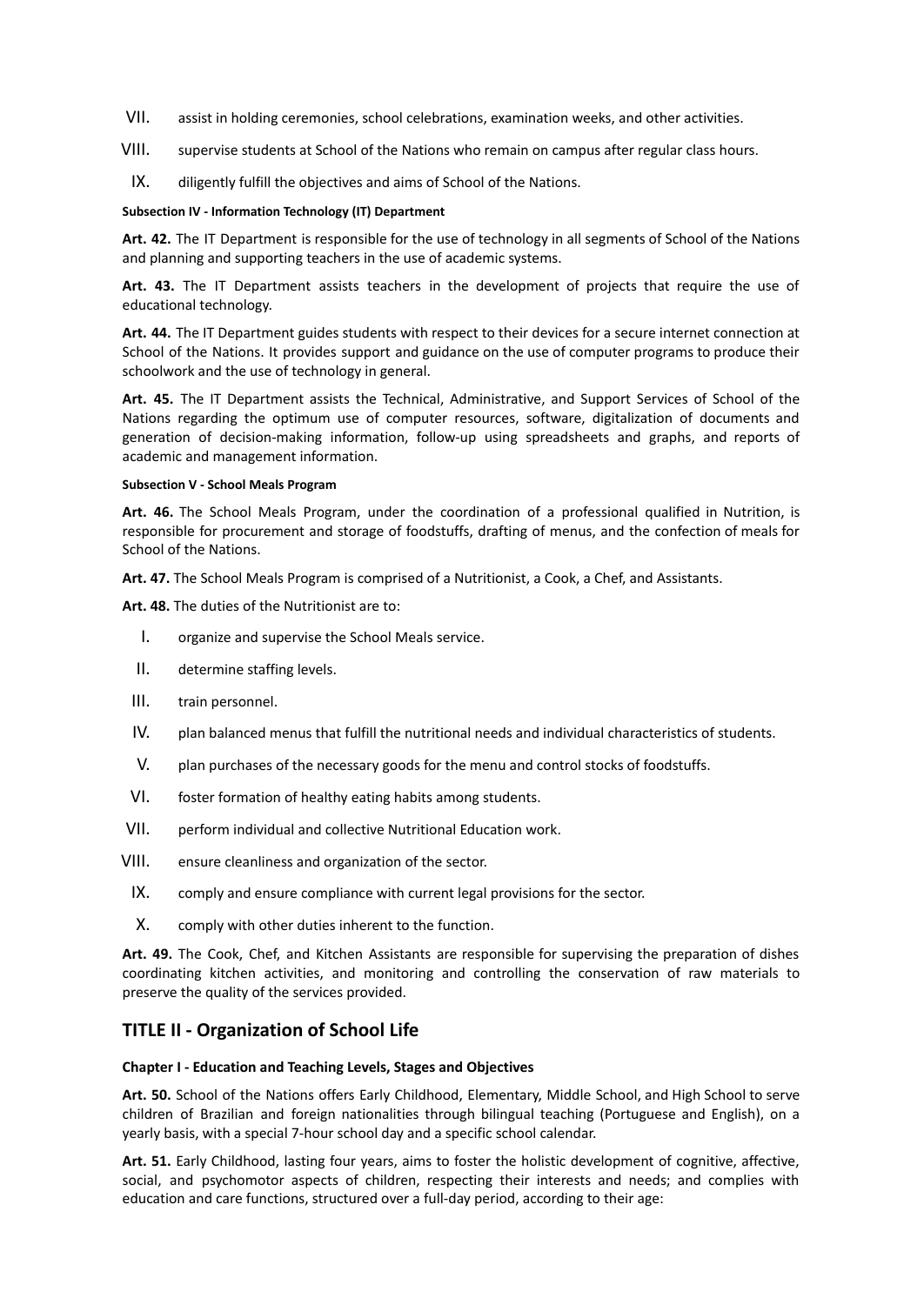- I. Nursery II (*Maternal II*): as of 2 years old
- II. Nursery III (*Maternal III*): as of 3 years old
- III. Pre-Kinder (*Jardim I*): as of 4 years old
- IV. Kindergarten (*Jardim II*): as of 5 years old

**Art. 52.** Elementary and Middle School, lasting nine years, aims to provide students with the necessary conditions for the holistic and harmonic development of their potential, with a view to personal fulfillment, the exercise of citizenship, and preparation for the world of work. It is comprised of:

- I. the Sequential Literacy Cycle, comprising the first three years of Elementary schooling.
- $II.$ <sup>th</sup> and 5<sup>th</sup> year: initial years.
- $III.$ <sup>th</sup> to 9<sup>th</sup> year: final years.

Art. 53. High School, lasting three years, comprises the  $10^{th}$ ,  $11^{th}$ , and  $12^{th}$  grades. Its aim is the holistic development of students and providing them with a deepened knowledge base to enable the adequate pursuit of studies at a higher level in fields aligned with their interests and aptitudes and/or their preparation for the world of work, with a view also to their enhancement as human beings, through ethical training and independent intellectual development and critical thinking.

**Art. 54.** The School Calendar is set by the Administration of School of the Nations, in consonance with current legislation, submitted for appreciation to the appropriate body of the Education System, and, subsequently, disclosed to the school community within a foreseen deadline.

**Art. 55.** Classes foreseen on the School Calendar can be suspended only due to situations that justify such a measure, and make-up classes shall be programmed to ensure full compliance with the school year.

**Art. 56.** The school year shall be concluded only when its minimum duration has been fulfilled, in terms of days and hours, as established in the School Calendar.

**Art. 57.** The school year is divided into four periods known as stages for purposes of planning and evaluation.

**Art. 58.** At any time, Second Language or Additional Language (ESL and/or PSL) classes may be organized for students of different years/grades and nationalities, with equivalent levels of knowledge of such languages, as explained in the Pedagogical Proposal.

#### <span id="page-11-0"></span>**Chapter II - Pedagogical Proposal**

**Art. 59.** The Pedagogical Proposal defines the identity of School of the Nations as a bilingual school – inspired by the philosophy of the BAHÁ'Í FAITH, with the objective of educating world citizens, free of prejudice and tolerant of other religions, cultures, and ethnicities.

**Art. 60.** As guiding principles of its educational practices (mission and objectives) School of the Nations adopts pedagogical, curricular organization, and evaluation processes.

#### <span id="page-11-1"></span>**Chapter III - Curriculum**

**Art. 61.** The curriculum of the School is bilingual (Portuguese and English) applied over the full school day, with the overriding aim of educating world citizens through acquisition and production of knowledge with a view to the organization of thought in its creative dimension, thereby contributing to the personal and social development of students.

#### **Section I - Early Childhood**

**Art. 62.** The Early Childhood Curriculum is bilingual (Portuguese and English) of an instrumental and didactic nature. The construction of knowledge takes place in an integrated and global manner, with inter-relations in the personal and social spheres, to be elaborated by the child.

#### **Section II - Elementary School**

**Art. 63.** The Elementary School Curriculum is bilingual (Portuguese and English). It encompasses the National Core Curriculum with a Diversified Portion, which includes English as a Modern Foreign Language,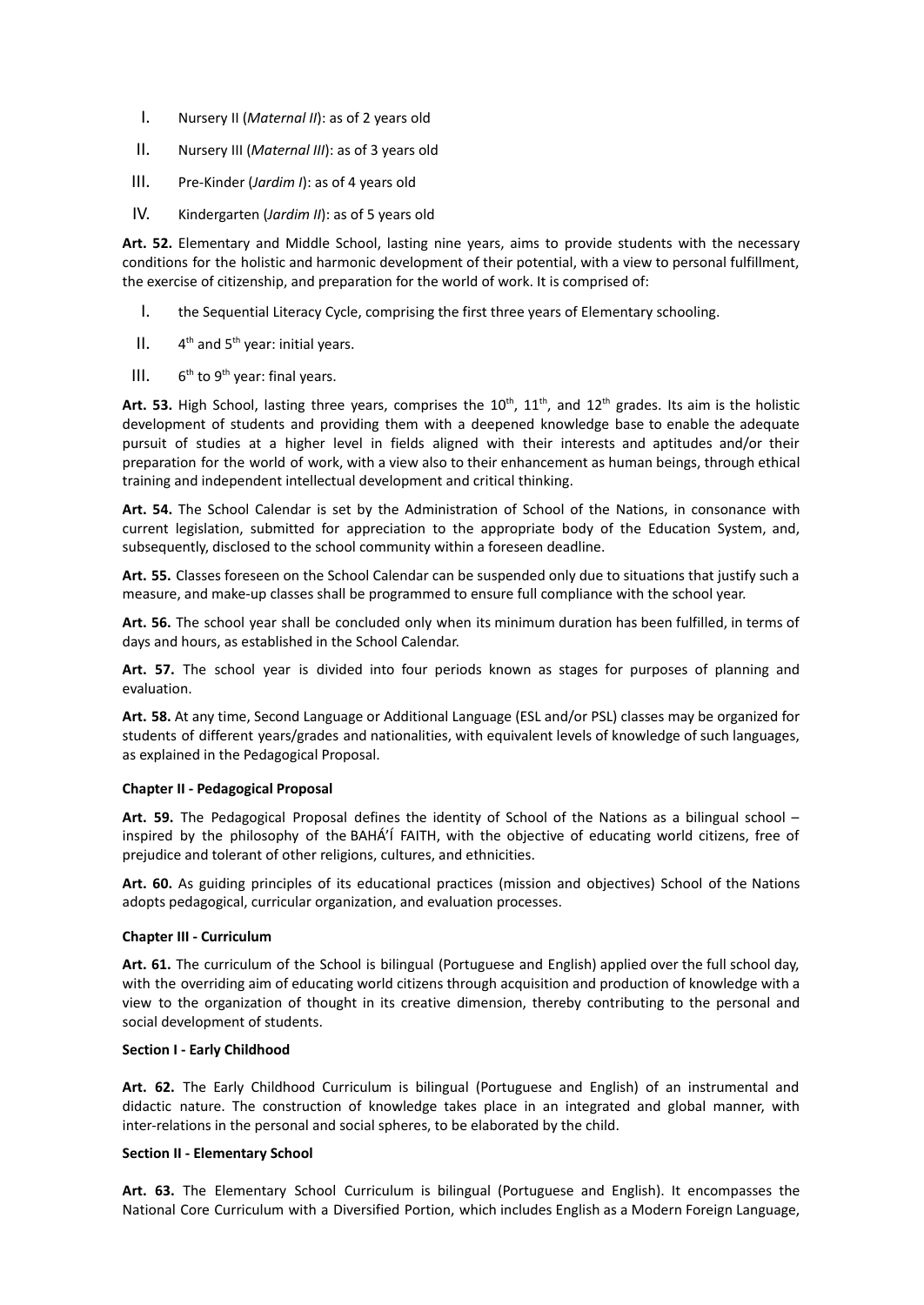Spanish as a Modern Foreign Language, and Moral and Global Citizenship Education, in consonance with the needs of students and the demands of current society, approached as cross-cutting themes from an educational perspective, with the aim of developing students' capacities to interact and transform reality.

#### **Section III - High School**

**Art. 64.** The High School curriculum is bilingual (Portuguese and English) and compulsorily includes the National Core Curriculum with a Diversified Portion, both of which are organized by Areas of Knowledge (Languages, Mathematics, Natural Sciences, and Humanities) and coordinated in an interdisciplinary and trans-disciplinary manner.

## **Section IV - Special Education**

**Art. 65.** The Special Education Curriculum is bilingual (Portuguese and English) and adapted by the Learning Support Center, which provides assistance to students.

**Art. 66.** School of the Nations has a Learning Support Center that assists students who have learning difficulties or disabilities.

**Art. 67.** The objective of the Learning Support Center is to make learning accessible to students with disabilities within the regular classroom setting, thereby facilitating their inclusion within the school environment and improving their prospects for academic success within the scope of their full potential.

**Art. 68.** The duties of the Learning Support Center are to:

- I. organize and participate in staff meetings to plan and evaluate the educational strategies needed to serve students.
- II. mediate meetings between the pedagogical team of School of the Nations and external professionals such as psychologists, speech therapists, educational psychologists, and other professionals who monitor the students.
- III. develop the Individualized Education Program (IEP), which describes individualized goals and curricular accommodations.
- IV. conduct and supervise the implementation of the IEP.

# <span id="page-12-0"></span>**Chapter IV - Evaluation of Learning, Promotion, and Recording of Results**

**Art. 69.** The primary objective of evaluation is to foster the improvement of learning and the learner, considering the objectives and aims of education and the philosophy of School of the Nations. Evaluation must be conducted in a process-driven, systematic, continuous, and investigative manner and take place within the context of teacher-student interaction, focused on a process of building knowledge and personal promotion of the student.

**Art. 70.** When evaluation is formative, it identifies knowledge and situations and helps monitor and implement improvements. When it is summative, it produces decisions for appraising student performance and achievement in a classroom setting. When procedural, it relates to objectives, methods, content, and the various evaluation resources.

**Art. 71.** Attendance in Kindergarten, Elementary, Middle School, and High School is calculated in school days.

**Art. 72.** Attendance is considered approved when student assiduousness is equal to or higher than 75% of the total number of school days, counting home-study situations as defined in law.

**Art. 73.** Attendance in class and other programmed school activities is compulsory for students and is recorded each day by teachers in a specific document.

**Art. 74.** Evaluation of school achievement, processed during the school year, is recorded in the Class Diary and on Individual Files of the students, and the final result registered in specific minutes.

**Art. 75.** Results of scholastic performance are communicated to students, parents, or guardians, through a specific report at the end of each stage and the end of the school year.

## **Section I - Early Childhood Evaluation**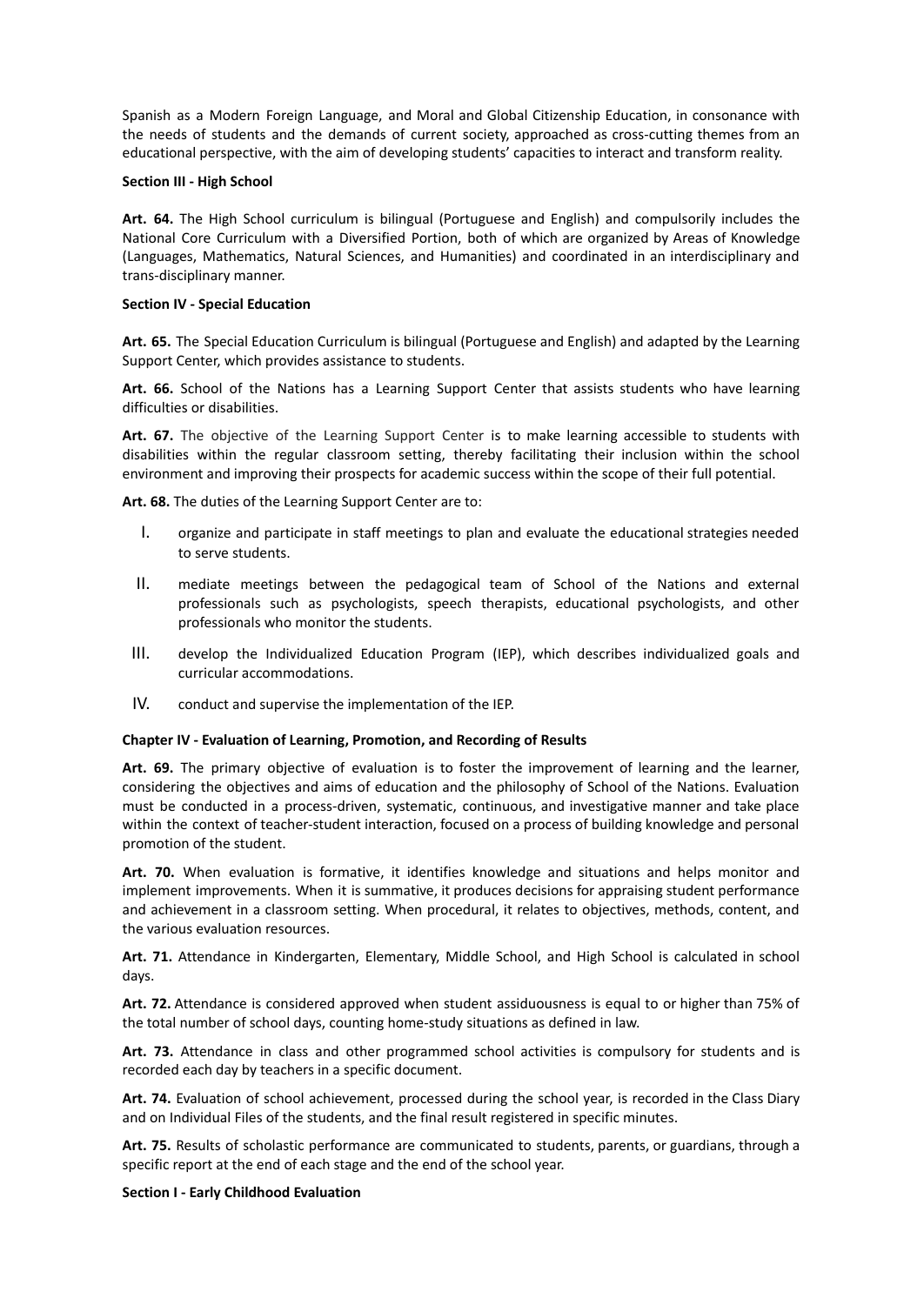**Art. 76.** Early Childhood encompasses the monitoring and recording of children's learning processes, the quality of interactions established, and the developmental process of their experiences.

**Art. 77.** In Early Childhood, student development is recorded in a cumulative observation file in the form of a descriptive Report and score:

- I. Achieves Excellence 9.0 to 10.0
- II. Attains Standard 7.0 to 8.9
- III. Under Development 6.0 to 6.9
- IV. Needs Improvement– 0.0 to 5.9

**Art. 78.** In Early Childhood, the student is promoted automatically at the end of the school year, according to age.

#### **Section II - Elementary School Evaluation**

**Art. 79.** Evaluation of the scholastic performance of Elementary and Middle School students encompasses performance evaluations and appraisal of assiduousness in each curricular component.

*Sole paragraph***.** Qualitative evaluation, which predominates over quantitative, is conducted following criteria defined by the technical-pedagogical and teaching staff and approved by the Executive Director and the Pedagogical Coordinator.

**Art. 80.** The evaluation process for the Sequential Literacy Cycle and Elementary School students consists of:

- I. daily observation by teachers of students' personal and social growth through observation of their habits and individual and collective attitudes.
- II. individual or collective research work.
- III. systematic observation of activities in laboratories or environment rooms.
- IV. formative, summative, and systematic evaluations such as formal, objective, and subjective examinations, tests, group work, homework, and other activities of a pedagogical nature.
- V. teaching-learning evaluation portfolio, preparation and development of projects, student self-evaluation.

**Art. 81.** The evaluation results of each curricular component are expressed numerically as a score, ranging from 0.0 (zero) to 10.0 (ten), comprised of evaluations of different types carried out throughout each stage. Annually pre-established indicators guide these evaluations.

*Sole paragraph*. Indicators are parameters that reveal the results of a given curricular component. For teachers, indicators serve as a diagnosis, showing students' performance level and guiding pedagogical decisions on all aspects of academic activity. For students, they enable monitoring of achievements, identification of difficulties, and growth prospects. Indicators are presented in the form of comments:

- I. Achieves Excellence 9.0 to 10.0
- II. Meets Standard 7.0 to 8.9
- III. In Development 6.0 to 6.9
- IV. Needs Improvement– 0.0 to 5.9

#### **Section III - High School Evaluation**

**Art. 82.** Evaluation of the scholastic performance of High School students encompasses performance evaluation and appraisal of assiduousness for each curricular component.

**Art. 83.** Evaluations are structured according to abilities and aptitudes specified in the curriculum.

**Art. 84.** In High School, evaluation results for each indicator are expressed numerically as a score, ranging from 0.00 (zero) to 10.0 (ten).

**Art. 85.** Each teacher must prepare, apply, and judge evaluation processes under the supervision of the Pedagogical Coordinator and Principals.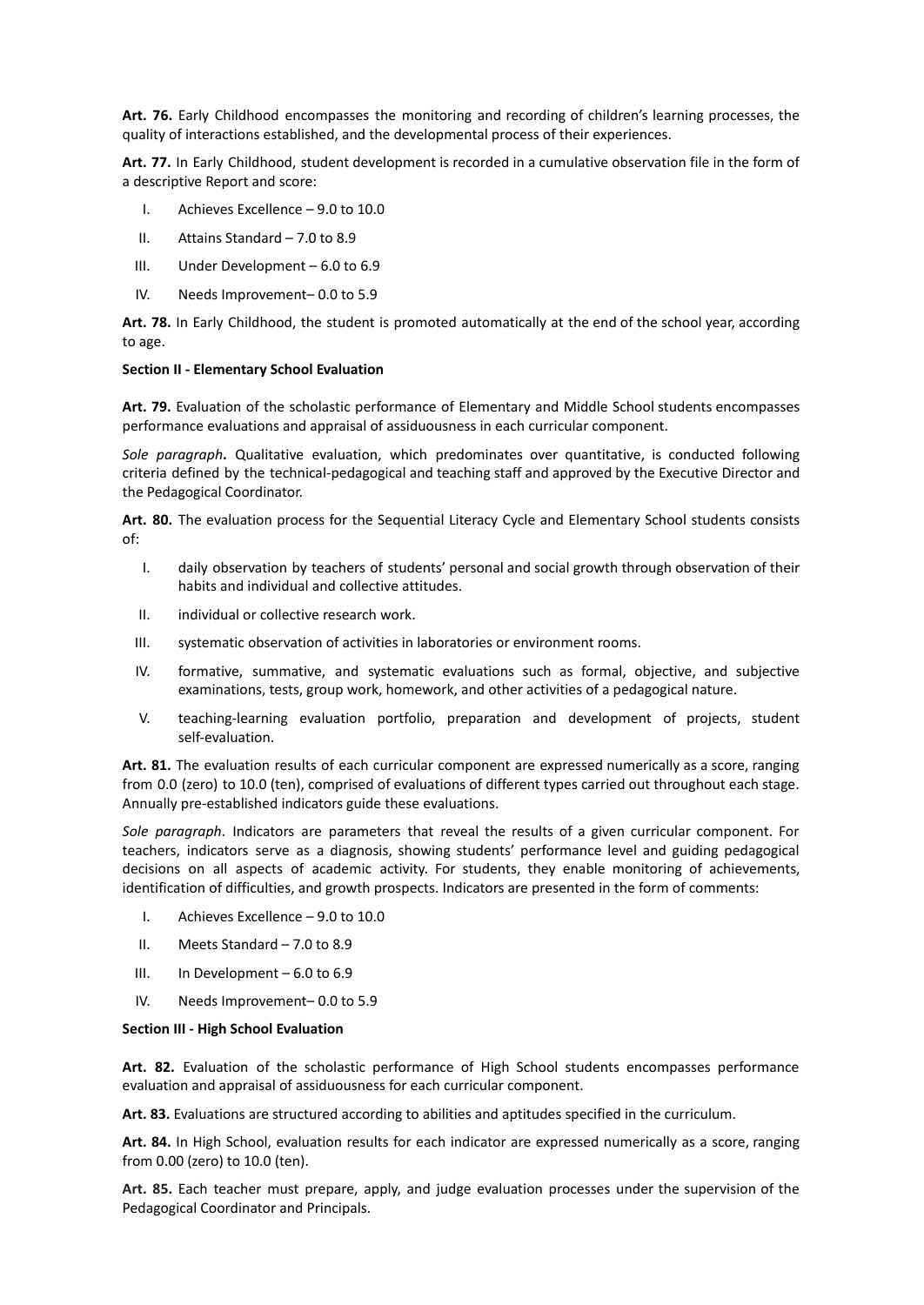**Art. 86.** After being applied and corrected, evaluation instruments are presented to the students for their knowledge and review of contents, thereby enabling students, teachers, parents, and administrators to monitor the development of students' skills and aptitudes.

**Art. 87.** These instruments and teaching techniques that complement evaluation include the following aspects:

- I. diagnostic, formative, summative, and contextualized evaluations, such as formal, objective, and subjective tests, quizzes, and group work.
- II. systematic daily observation of student performance.
- III. evaluation portfolios.
- IV. individual work.
- V. group research.
- VI. projects.
- VII. self-evaluation.
- VIII. diversified pedagogical activities.

**Art 88.** The student's final average at the end of the school year is calculated in accordance with the following formula:

 $MF = MS_1 + MS_2 = final average$ , given that:

$$
\mathbf{2} \\
$$

 $MS_{1}$  =  $NE_{1}$  +  $NE_{2}$  = first semester average

$$
\mathbf{2} \\
$$

 $MS_{2} = NE_{3} + NE_{4} =$  second semester average

2

- $MF =$  final average
- $MS_{1}$  = first semester average

 $MS<sub>2</sub>$  = second semester average

- $NE_1$  = first stage grade
- $NE<sub>2</sub>$  = second stage grade
- $NE<sub>3</sub>$  = third stage grade
- $NE<sub>4</sub>$  = fourth stage grade

*Sole paragraph.* The minimum average for approval is 6.0 (six) per curricular component, considering that for approval, there is a minimum attendance requirement of 75% (seventy-five percent) of the total of class hours, including homework, as required by law.

**Art. 89.** It is forbidden for students to take examinations in advance, regardless of justification.

**Art. 90.** If a student does not sit for stage examinations on the scheduled date, another opportunity (second call) to take it (substitute examination) may be granted. In this case, written justification must be presented to the Principal's Office within two school days following the examination date. Justification must be for one of the following reasons.

- I. family mourning, upon the death of father, mother, sibling, or grandparent
- II. sickness or laboratory tests, corroborated by a medical certificate
- III. impediment for religious reasons
- IV. other cases where the Principal's Office shall decide whether to allow a second-call examination

**Art. 91.** Review of the evaluation instruments may occur: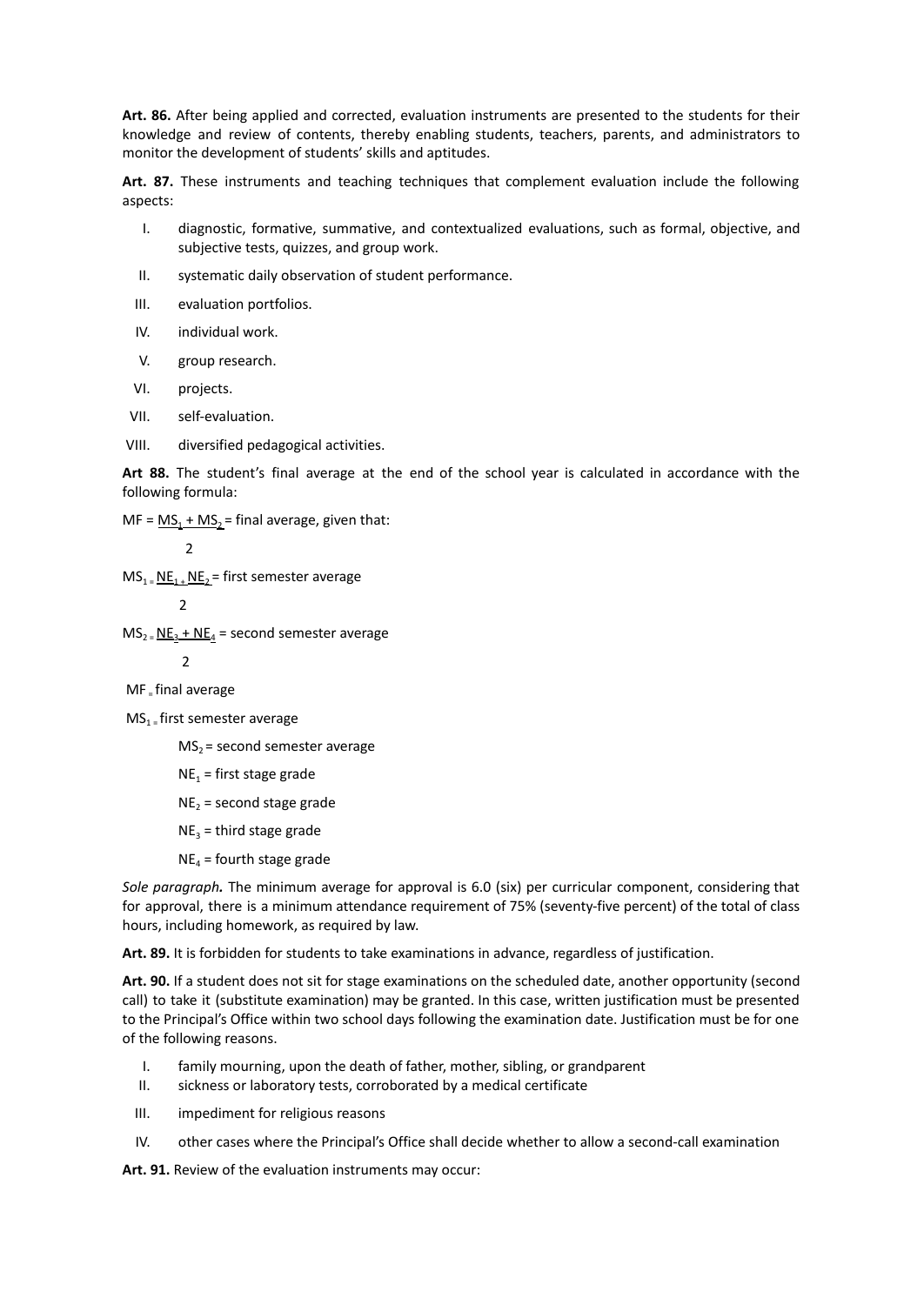- I. by the initiative of the student or his guardian, through a request addressed to the Pedagogical Coordination.
- II. within 3 (three) business days, counted as of disclosure of the result obtained by the student.

**Art. 92.** Such review shall be performed by 3 (three) teachers, specially designated by the Pedagogical Coordination, upon the following criteria:

- I. the Class Council awards a grade justified after conducting an analysis.
- II. the grade obtained by the student, if higher, substitutes the earlier one.
- III. no change is made to the grading criterion attributed to questions asked.
- IV. the decision of the Class Council shall not be subject to appeal.

#### **Section IV - Special Education Evaluation**

**Art. 93.** In its various forms, evaluation is essential to understanding individual and group needs based on student performance on specific indicators.

**Art. 94.** Evaluation of students with special educational needs is an essential element to assist with learning and to monitor the schooling of such students in regular classes.

**Art. 95.** Evaluation shall not be limited to conditions of bio-psycho-social development but shall also establish learning potential, including the student's curricular competency level, taking as a basis the curricular proposal of the grade in which the student is enrolled.

**Art. 96.** Various instruments and methods are used to evaluate students with special educational needs. These include teaching materials, adapted projects, observations, group work, oral evaluations, and audiovisual and technological resources.

**Art. 97.** Each student's educational goals are determined in the IEP, which establishes the adapted curriculum, targeted at fostering social, emotional, and academic development.

#### <span id="page-15-0"></span>**Chapter V - Remediation**

**Art. 98.** Any student with a final average lower than 6.0 (six) in any curricular component shall be referred to the Class Council, which shall deliberate whether to pass the student or refer him or her for Final Remediation.

**Art. 99.** Remediation, a specific program entrusted to a teacher and supervised by the Pedagogical Coordination, is targeted at assisting students with inadequate performance and is provided in the following modalities:

- I. continuous, when carried out in parallel to the teaching-learning process at any time in each stage, when indicated by a student's poor scholastic performance and to review content;
- II. final, when carried out after the disclosure of results of fourth-stage evaluations, on a date stipulated by the pedagogical team of School of the Nations.

**Art. 100.** The Final Remediation (FR) score is an arithmetic average of the Final Average (FA) and the Final Remediation Score (FRS), as shown in the formula:

FAFR = Final average after Final Remediation =  $FA$  + FR, where:

 $\overline{\phantom{a}}$ 

# FR = Final Remediation

FA = Final Average

**§ 1.** A student who, after final remediation, achieves a final average equal to or higher than 6.0 (six) shall be considered approved. No rounding up of the fraction is allowed.

**§ 2**. Remediation results shall be recorded in the appropriate minutes and the individual student's file.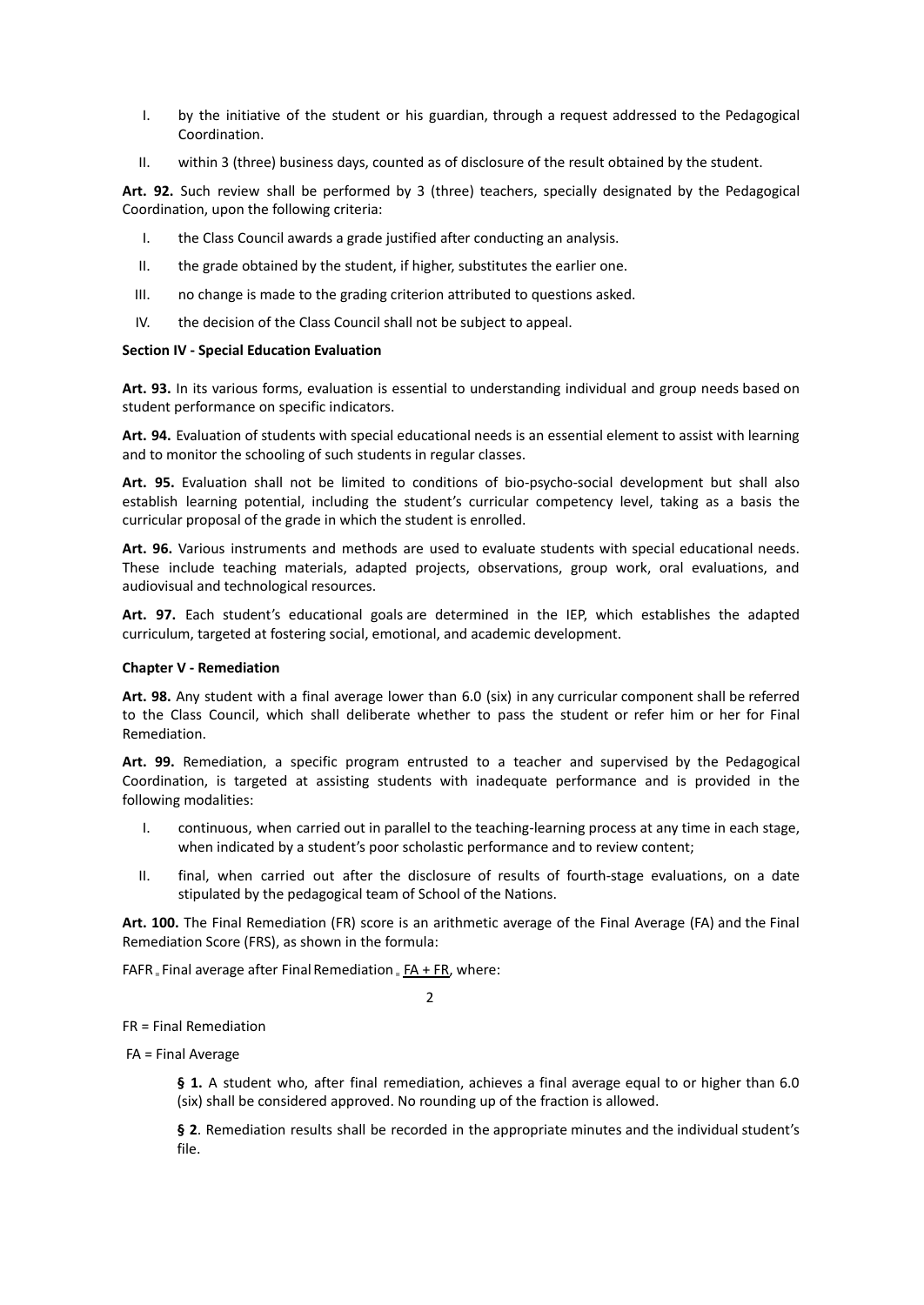#### <span id="page-16-0"></span>**Chapter VI - Special Evaluation Processes**

**Art. 101.** The institution uses special pedagogical procedures to adapt the student to the current curriculum.

**Art. 102.** The following are considered special evaluation processes:

- I. equivalence of studies
- II. adaptation of studies
- III. partial grade promotion with pending subjects from prior grade
- IV. grade promotion

#### **Section I - Equivalence of Studies**

**Art. 103.** Equivalence of Studies is a pedagogical procedure that enables awarding credit for successfully performed studies of equal or equivalent educational value, provided they have engendered capacities in specific curricular components required for continuity of studies by presenting scholastic documentation corroborating the authenticity and regularity of such studies.

*Sole paragraph.* Students coming from abroad shall receive special treatment concerning the equivalence of study following specific legislation.

**Art. 104.** Together with teachers of the respective areas, the Principal's Office shall analyze and decide upon specific cases of equivalence of study.

**Art. 105.** Analysis and the decision regarding equivalence of study shall be recorded in specific minutes and communicated to the parents or guardian and the student, if of age.

**Art. 106.** Confirmation of enrolment in these conditions shall comply with current legislation.

#### **Section II - Adaptation of Studies**

**Art. 107.** Adaptation of Studies is a pedagogical procedure to which a student coming from another institution is submitted, under the guidance of the Principal's Office, when necessary, to adjust to the new curriculum and new curricular framework under the guidance of School of the Nations.

**Art. 108.** Together with teachers of the respective areas, the Principal is responsible for analyzing and deciding which specific cases shall be referred for adaptation.

**Art. 109.** Adaptation of studies shall be carried out through regular classes, individual/group work, research, and projects, in compliance with evaluation criteria established in these Bylaws.

**Art. 110.** The analysis and decision on the adaptation of studies shall be recorded in specific minutes, and the results recorded in the Individual File. They shall be communicated to the parents or guardian and the student, if of age.

#### **Section III - Classification**

**Art. 111.** Classification is a procedure used by School of the Nations when confirming enrolment in the absence of prior scholastic records, in any year/grade/stage, following standards specified in these Bylaws:

- I. application of diagnostic evaluations;
- II. interview with the candidate and family;
- III. recording in Minutes.

#### **Section IV - Partial Grade Promotion with Pending Subjects from Prior Grade**

**Art. 112.** School of the Nations does not adopt partial grade promotion with pending subjects from prior grade.

#### **Section V - Equivalence of Studies**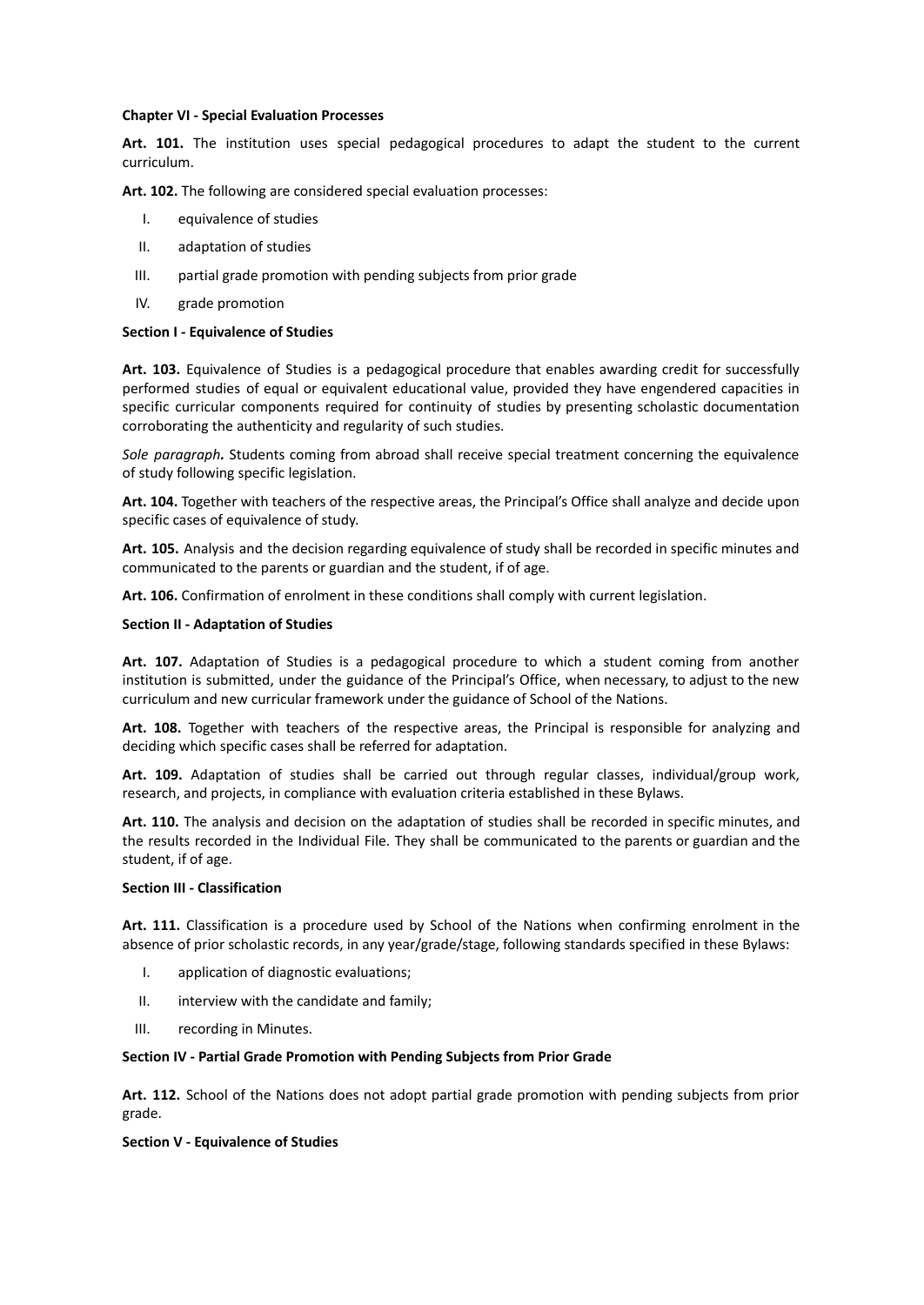**Art. 113.** The equivalence of Studies is a process whereby correspondence is established between studies conducted abroad and their equivalents foreseen in the Brazilian educational framework and studies carried out in Brazil.

**Art. 114.** It is the responsibility of School of the Nations to conduct the candidate's equivalence of study.

#### **Section VI - Grade Promotion**

**Art. 115.** Grade Promotion, to the next year or grade of Elementary, Middle School, or High School, within the same stage, is possible at School of the Nations.

*Sole paragraph.* Students are forbidden to skip grades for purposes of concluding Basic education.

#### <span id="page-17-0"></span>**Chapter VII - Specific Terminality and Continuity of Studies**

**Art. 116.** School of the Nations issues a schooling certificate known as Specific Terminality of Elementary Schooling for students who, having exhausted the educational possibilities foreseen in the law, fail to obtain full command of writing and calculation competencies required for this stage of schooling.

*Sole paragraph.* The schooling certificate known as specific terminality is based on a pedagogical evaluation, recorded descriptively, including competencies achieved by the student.

**Art. 117.** School of the Nations issues a school transcript containing specific terminality which encompasses:

- I. a descriptive opinion based on the Individualized Education Plan (IEP) with the main competencies and skills achieved by the student.
- II. a description of the level of acquisition of reading, writing, and calculation skills, functional and practical-life abilities, and social coexistence skills.
- III. time dedicated to this stage of schooling.
- IV. Filing the terminality document in the student's file at the School Records Office.

**Art. 118.** Students who display great ability or are exceptionally gifted may be permitted to conclude a regular year/grade in a shorter time, under terms of current legislation. Acceleration or progressive grade promotion is allowed, provided it does not disrupt the pedagogical order of the corresponding course. A course-conclusion document is issued for purposes of certification.

# <span id="page-17-1"></span>**TITLE III - School Functioning Bylaws**

# <span id="page-17-2"></span>**Chapter I - School Year**

**Art. 119.** The school year begins at the end of July or the beginning of August and ends at the end of June, independent of the calendar year. The school year has a minimum duration of 200 (two hundred) school days.

#### <span id="page-17-3"></span>**Chapter II - Enrolment**

**Art. 120.** Enrolment or enrolment renewal shall be carried out during the period foreseen in the School Calendar, by a specific instrument, through an agreement with the parents or guardian, or the student if of legal age, thereby declaring acceptance of the rules established in these Bylaws.

**Art. 121.** School of the Nations may accept enrolment at any time during the school year, provided there is a place, and the student fulfills legal requirements with respect to age and presents the necessary documentation, as foreseen in these Bylaws.

Art. 122. The Principal approves enrolment and enrolment renewal, and their control is the responsibility of the School Records Office.

**Art. 123.** Presentation of a medical certificate or diagnostic evaluation report for purposes of precision in referral for curricular equivalence and adequate grade placement is the responsibility of the parents or guardian but does not impede enrolment.

**Art. 124.** The medical certificate or diagnostic report should consider:

I. environmental, personal, psychological, and social-emotional factors.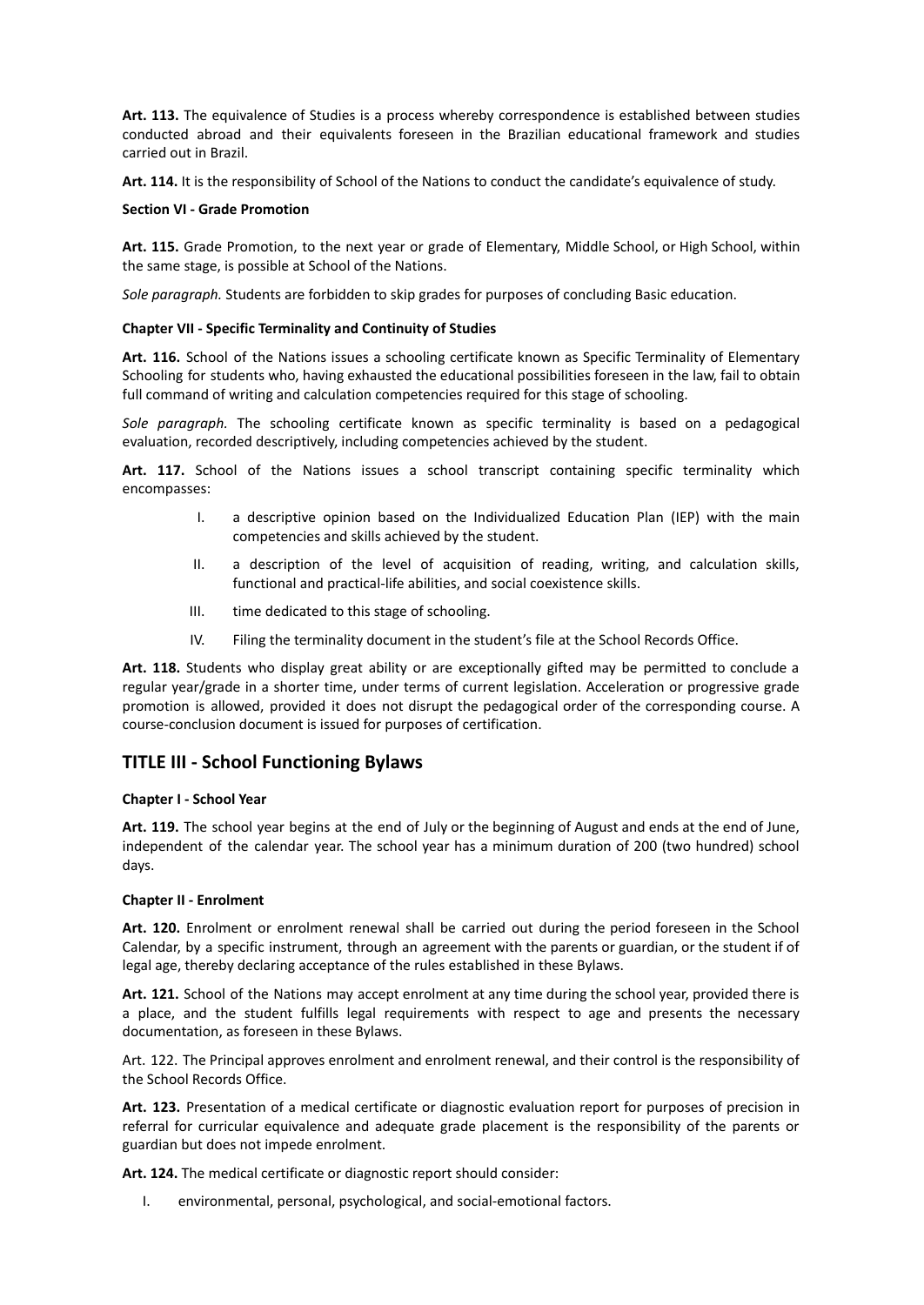- II. impediments to functions and body structures.
- III. limitations to the performance of activities.
- IV. restrictions to participation, among other aspects deemed relevant.

**Art. 125.** Upon identifying a need for specialized services during the school year, School of the Nations shall inform those legally responsible of the need for external professional accompaniment to ensure the student's full development.

*Sole paragraph.* The distribution by class of students with physical and cognitive disabilities shall be carried out in compliance with § 1 of article 12 of Federal District Education Council (CEDF) Resolution 1/2017.

**Art. 126.** Upon enrolment, the following documents shall be presented:

- I. for Early Childhood:
	- a) a copy of the student's Birth Certificate
	- b) 1 (one) recent 3x4 photo
	- c) copy of Vaccination Card
	- d) certificate of blood type and RH factor (Law 4379 of 28/July/2009)
- II. for Elementary School:
	- a) copy of Birth Certificate or Identity Card
	- b) 1 (one) recent 3x4 photo
	- c) original school transcript or Provisional Declaration (DEPROV)
	- d) certificate of blood type and RH factor (Law 4379 of 28/July/2009)
- III. for High School:
	- a) copy of Birth Certificate or Identity Card
	- b) 1 (one) recent 3x4 photo
	- c) original school transcript or Provisional Declaration (DEPROV)
	- d) copy of proof of regularity with Military Service, if applicable
	- e) certificate of blood type and RH factor (Law 4379 of 28/July/2009)
	- f) copy of Voter Registration

**Art. 127.** Enrolment may be canceled at any time during the school year when requested by the student if of legal age or by the guardian, using a specific form.

**Art. 128.** Exceptionally, enrolments with a discrepancy of age may be accepted, as foreseen in current legislation, after analysis by the Principal, having heard the opinions of the Educational Guidance and Pedagogical Coordination.

**Art. 129.** School of the Nations accepts students outside the normal enrolment period if space is available.

**§ 1.** The Principal's Office shall decide whether to accept enrolment given the period, adaptations needed, age, or incompatible studies pursued that may cause difficulties for the student in accompanying the curriculum.

**§ 2.** Parents, guardians, or the student, if of legal age, shall present the same documents required for enrolment and provide information on programs, books, and other educational materials studied when so requested.

#### <span id="page-18-0"></span>**Chapter III - Transfers**

**Art. 130.** The parents, guardian, or student, if of legal age, shall request a transfer to another educational institution through a specific form submitted to the School Records Office at any time during the year.

**Art. 131.** The School Records Office shall be responsible for controlling and issuing student transfers.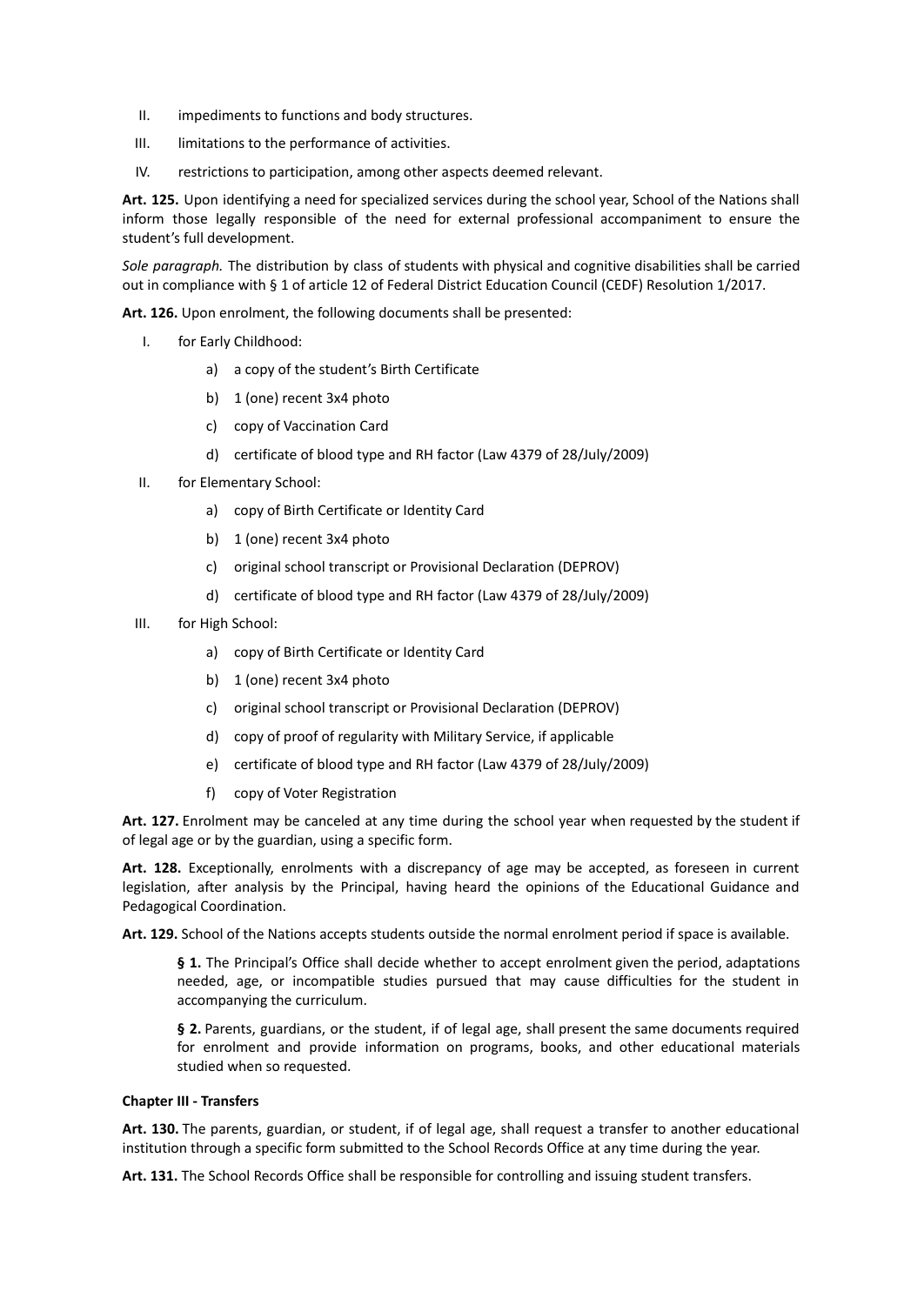#### <span id="page-19-0"></span>**Chapter IV - Issuing of School Documents**

**Art. 132.** School of the Nations issues certificates to its students who conclude Elementary School, Middle School, or High School in compliance with current legislation.

**Art. 133.** School of the Nations shall refer the list of names of its High School graduates to the competent body of the State Secretariat of Education for publication in the Official Gazette of the Federal District.

# <span id="page-19-1"></span>**TITLE IV - Participants in the Educational Process**

# <span id="page-19-2"></span>**Chapter I - Role of the Teaching Staff**

**Art. 134.** The Teaching Staff is comprised of duly qualified teachers, carefully selected and contracted by the Association in accordance with the Law.

**Art. 135.** The duties of a teacher are to:

- I. plan school activities, teach high-quality classes, guide and evaluate the teaching-learning process using updated methods aimed at the holistic development of students.
- II. cooperate in drafting and fulfilling the Pedagogical Project.
- III. treat all students equally, without distinction of ethnicity, religious creed, political or philosophical convictions.
- IV. collaborate in the holistic development of students, providing them, through words, attitudes, and actions, examples of a high degree of sociability and responsibility in compliance with duties.
- V. participate, when called upon, in pedagogical activities and Class Council meetings.
- VI. be assiduous and punctual in class and other educational activities.
- VII. keep a record of student attendance and program content taught and enter grades for each stage on the school network system.
- VIII. explain to students the evaluation instruments used and correction criteria, returning their corrected work with grades earned to them within the foreseen deadline.
- IX. refer to the School Records Office the results of evaluations within the foreseen deadline.
- X. keep updated scholastic records.
- XI. promptly notify and justify their absences to the coordination and submit Work Plans to be taught during their absence.
- XII. behave in accordance with standards appropriate to the school environment.
- XIII. collaborate with the Educational Guidance and Pedagogical Coordination Services on issues involving students and the teaching-learning process.
- XIV. attend ceremonies, celebrations, and meetings of the teaching staff whenever called upon.
- XV. suggest to the Pedagogical Coordination proposals for acquisition of books for the library.
- XVI. comply with standards set by the Principal.
- XVII. diligently fulfill the objectives and aims of School of the Nations.
- XVIII. comply with the provisions of these Bylaws.
- **Art. 136.** Aside from rights foreseen in the labor laws, teachers have the right to:
	- I. cordial and respectful treatment from the Principal, staff, students, parents, and guardians.
	- II. autonomy within the classroom, in consonance with the rules and philosophy of School of the Nations.
	- III. opportunity to participate in seminars, meetings, lectures, etc., for continual improvement and to remain up to date in their area.
	- IV. have satisfactory conditions in which to conduct their activities.

**Art. 137.** Teachers are forbidden to: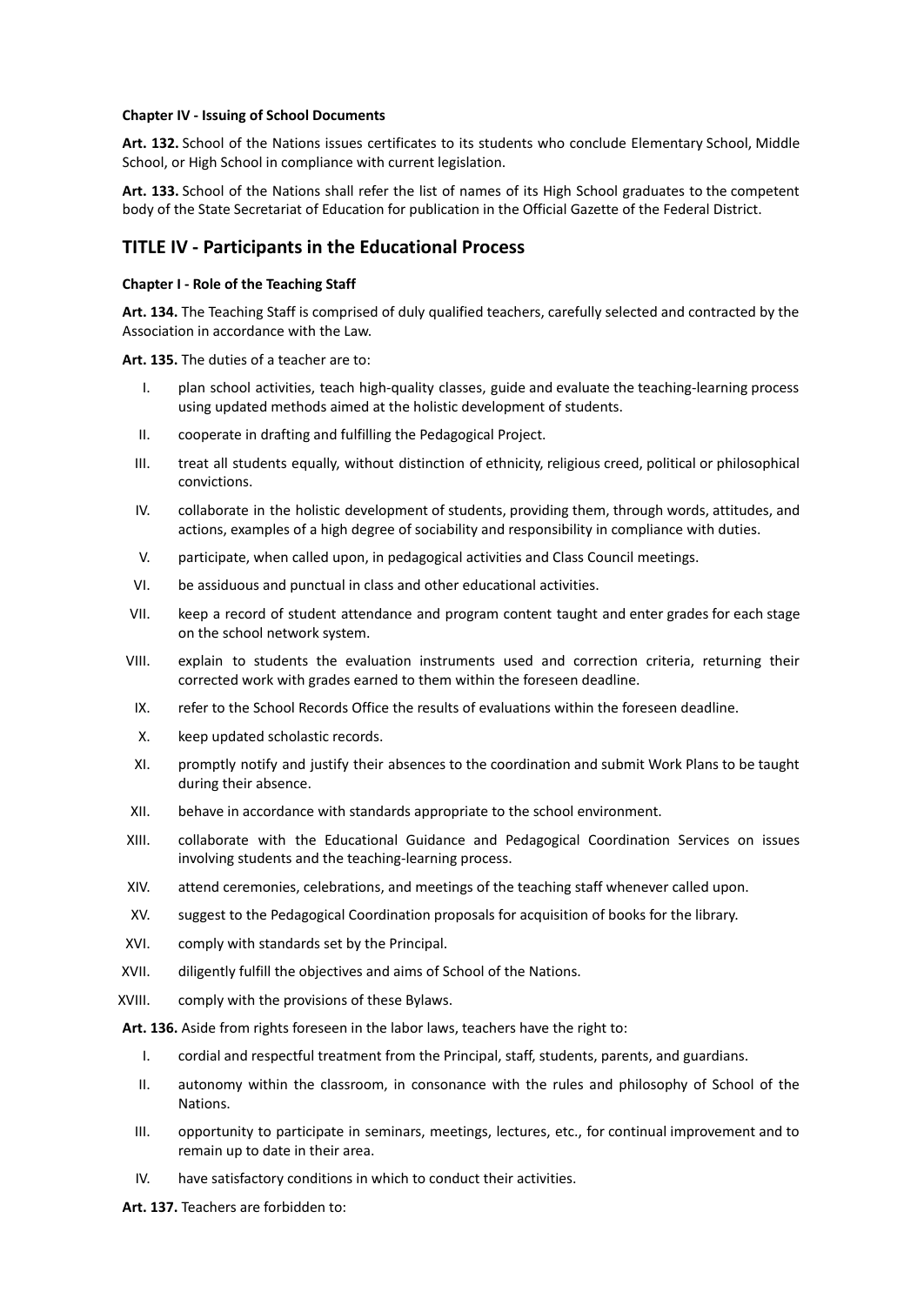- I. offer or teach private classes to their students, except in exceptional cases authorized by the Principal.
- II. busy themselves with issues not related to the lesson.
- III. impinge upon students' individuality, religious or political convictions, nationality or color, intellectual capacity, or social status.
- IV. leave the classroom before the end of class.
- V. modify grades given to a student without presenting necessary justification to the student and the Pedagogical Coordination.
- VI. sell books, worksheets, or collect any sum of money on the premises of School of the Nations, without prior authorization of the Principal.
- VII. use a mobile phone in the classroom, or access websites not authorized under the internal policies of School of the Nations, including social networks.
- VIII. be absent without justification and fail to present a medical certificate.
- IX. deliver, outside the stipulated deadline, grades, plans, and other materials requested by the School Records Office and Coordination.

**Art. 138.** When needed, in support of Nursery II (*Maternal II*) through Grade 5 elementary school classes, School of the Nations offers the support of an assistant/monitor/trainee.

**Art. 139.** The duties of the class assistant/monitor/trainee are to:

- I. participate in planning teaching activities.
- II. assist the teacher in pedagogical activities in support of students.
- III. stand in during the absence of the class teacher, with the assistance of the Coordination.
- IV. be fluent in English and another language.
- V. supervise extra-class activities.
- VI. diligently fulfill the objectives and aims of School of the Nations.
- VII. have graduated from or be enrolled in a teaching-certificate or other similar education-oriented course.

### <span id="page-20-0"></span>**Chapter II - Special Education Professionals**

**Art. 140.** School of the Nations has a professional qualified in pedagogy, preferably with specialization in Special Education.

**Art. 141.** The duties of the Learning Support Center are to:

- I. prepare teaching materials.
- II. accompany students during recess and lunch periods.
- III. read instructions at times of evaluation.
- IV. observe what happens in the classroom.
- V. provide individualized pedagogical service.
- VI. adapt the classroom in compliance with medical guidance.

#### <span id="page-20-1"></span>**Chapter III - Role of Specialists**

**Art. 142.** Specialized services aim to provide conditions for students' holistic development by fostering their integration within the school, their families, and the community.

**Art. 143.** The Guidance Counselor is a member of the Education Specialist Staff.

**Art. 144.** Specialists in Education, in addition to rights foreseen in the labor and education laws, have the right to:

I. cordial and respectful treatment from the Principal, staff, students, parents, and guardians.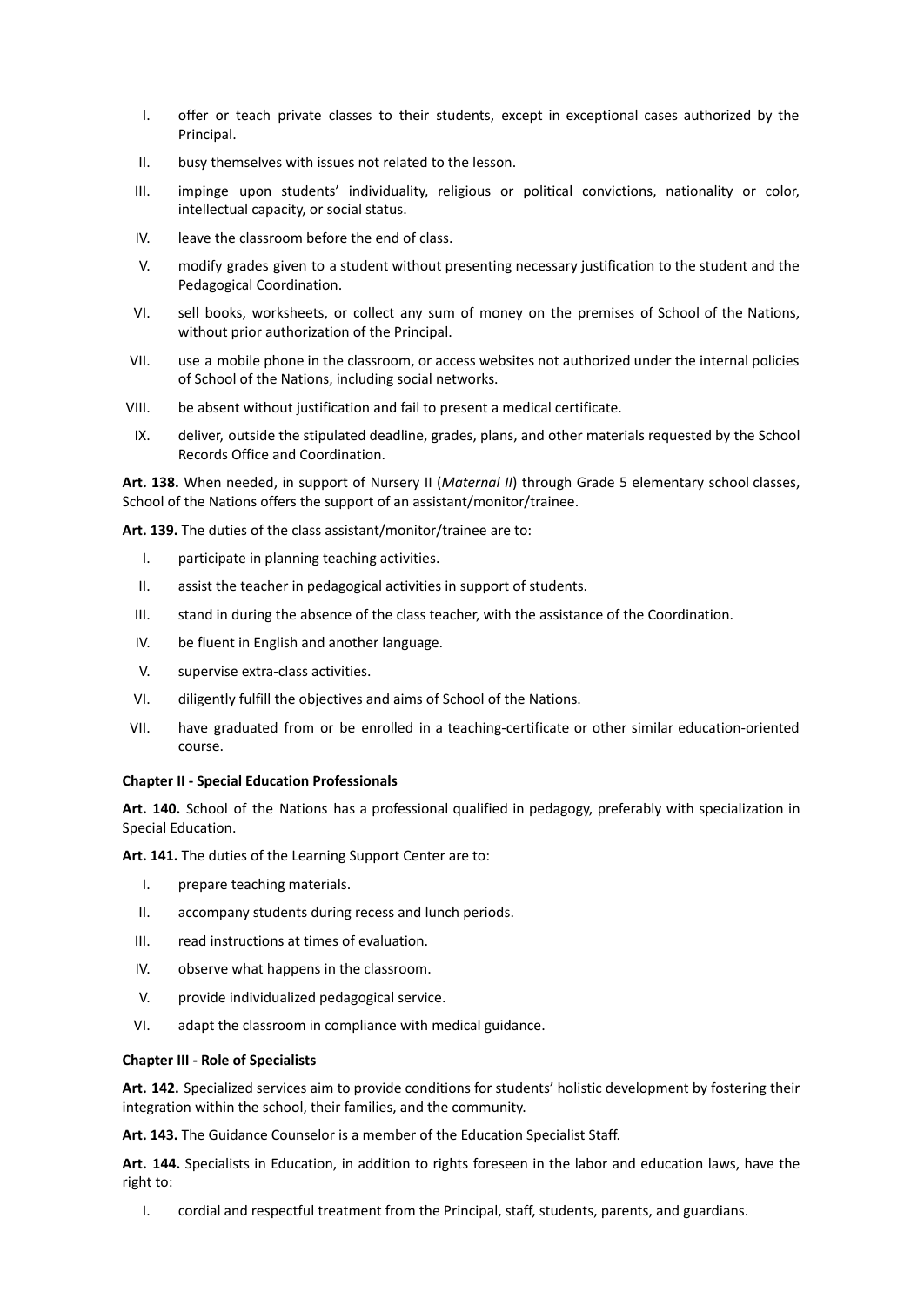- II. autonomy to carry out their work, in consonance with the standards and philosophy of School of the Nations.
- III. have satisfactory conditions in which to conduct their activities.
- IV. participate in seminars, meetings, lectures, etc., for continual improvement and to keep up to date in their area.

**Art. 145.** The duties of Education Specialists, in addition to those provided for in labor laws, are to:

- I. comply with the provisions of these Bylaws.
- II. treat other staff members, teachers, students, parents, and guardians, with respect and equality.
- III. comply with working hours, participating in meetings and school activities.
- IV. diligently fulfill the objectives and aims of School of the Nations.

**Art. 146.** Education Specialists are forbidden to:

- I. involve the name of the School of the Nations in statements contrary to its educational purposes.
- II. engage in religious or party-political proselytism.
- III. sell books, worksheets, or collect any sum of money on the premises of the School of the Nations, without prior authorization of the Principal.

**Art. 147.** Educational Guidance Services are subordinated to the Pedagogical Director and entrusted to a professional qualified in the field of Educational Guidance.

*Sole paragraph***.** The Executive Director shall appoint a professional to coordinate activities of this Sector.

**Art. 148.** The duties of the person responsible for Educational Guidance are to:

- I. plan and implement the Educational Guidance Service.
- II. prepare the activities plan of the sector, submitting it for approval of the Executive Director before the beginning of the school period.
- III. coordinate the process of assessing the interests, attitudes, and aptitudes of students.
- IV. conduct surveys and studies with the aim of holding activities together with students who are having problems at school, referring them, as necessary, to specialized services.
- V. participate in Class Councils and present inputs to enable more precise interpretation of learning processes and student development.
- VI. identify factors that interfere in scholastic performance and propose alternative measures for overcoming them.
- VII. provide information to the teaching staff to help them better know their students, with a view to greater efficiency and effectiveness.
- VIII. conduct activities, within the scope of their profession, with parents, teachers, and students.
- IX. conduct vocational/professional guidance activities aimed at fostering informed choice on the part of students concerning the continuity of their studies and career choices.
- X. prepare students for the election of class representatives.
- XI. keep an updated record of educational activities carried out.
- XII. present bi-monthly reports, or when so requested, of activities of this sector.
- XIII. diligently fulfill the objectives and aims of the School of the Nations.
- XIV. perform other duties inherent to the function.

#### <span id="page-21-0"></span>**Chapter IV - Class Council**

**Art. 149.** The Class Council is a collegiate consultative and deliberative body, for didactic-pedagogical purposes, comprised of the teachers of the respective class, with the participation of Principals, the Guidance Counselor, and the Pedagogical Coordinator, who shall preside at meetings.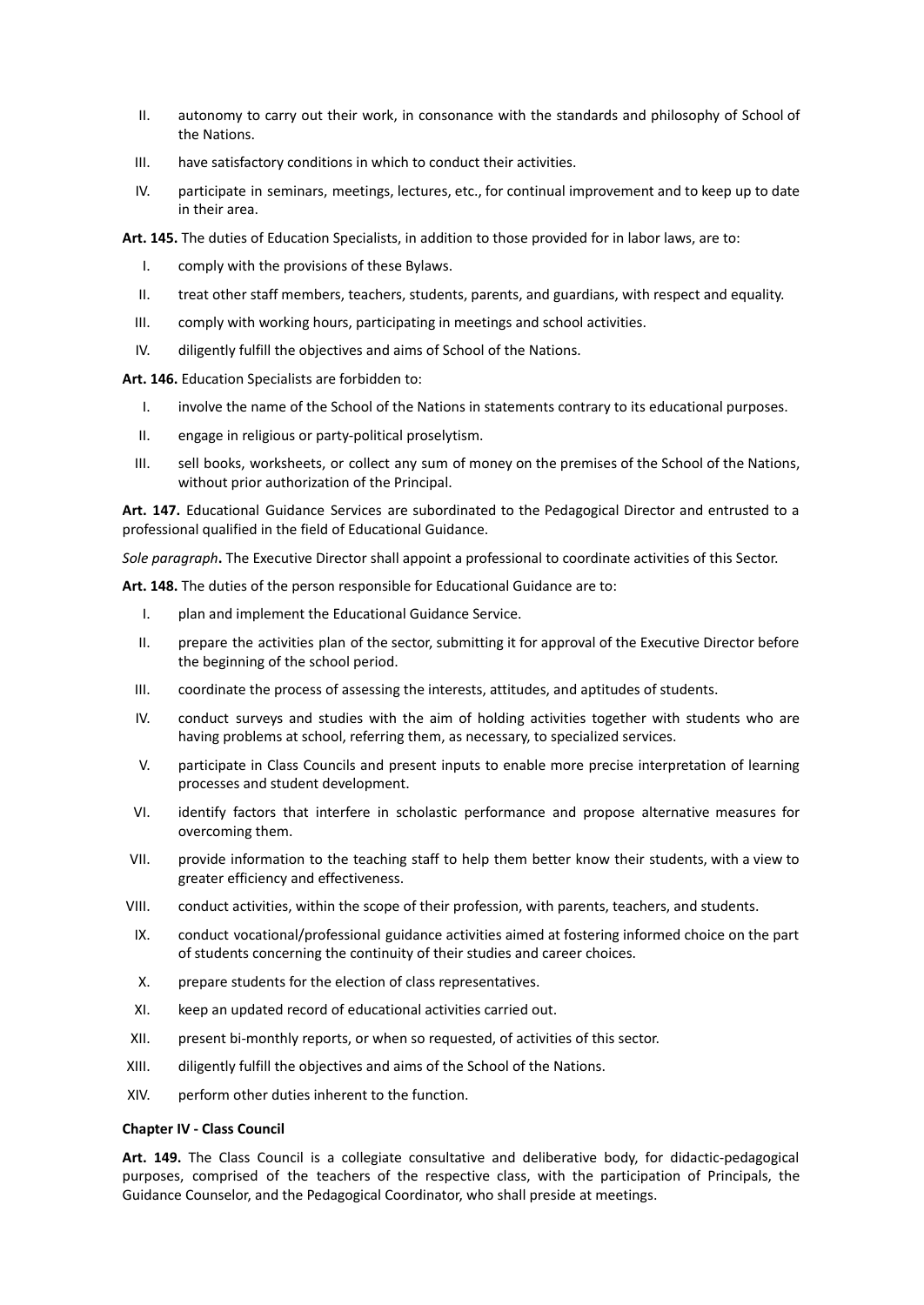**§ 1.** Student class representatives shall participate in the Class Council as temporary members during the examination of certain cases.

**§ 2.** When unable to attend, the Pedagogical Coordinator shall appoint a Principal to preside the Class Council.

**§ 3.** At meetings of the Class Council, a Principal shall serve as secretary and keep minutes on a specific instrument.

**Art. 150.** It is the duty of the Class Council to:

- I. analyze students' scholastic performance based on the results of evaluations, appraisal of their assiduousness, socio-behavioral aspects, and indications of their potential.
- II. analyze and issue conclusive opinions when consulted by the Principal.
- III. identify students with high or insufficient scholastic performance and propose solutions with the aim of better accommodating them.
- IV. appraise and refer students to remedial studies and determine whether they pass.
- V. verify the scope of educational objectives, analyzing the aptness of teaching methods and techniques for the development of competencies and skills foreseen in School of the Nations curriculum.
- VI. analyze the procedures and criteria used to verify students' scholastic performance, with a view to assessing any necessary interventions.
- VII. deliberate about the transfer, enrolment cancelation, or immediate expulsion of a student for proven failure to adapt to the school regime when such an act is advisable for the development of the student or to ensure his or her safety or that of others.

*Sole paragraph* – Deliberations foreseen in inset VII above shall be adopted when other disciplinary measures foreseen in insets I to III of Art. 149 of these Bylaws fail to produce the desired effects, or when the seriousness of the conduct so recommends, and shall be adopted by an absolute majority of the members of the Class Council, in a session summoned exclusively for this purpose, at which the student shall have ample right to defense, in accordance with Art. 178 of these Bylaws.

**Art. 151.** A decision by the Class Council to allow a student to skip grades, when contrary to the teacher's opinion, besides being recorded in minutes, shall be accompanied by a record of grades previously noted by the teacher in the Class Diary.

**Art. 152.** The Class Council shall meet, ordinarily, at the end of each Stage and may be summoned extraordinarily by the Pedagogical Coordinator whenever necessary.

#### <span id="page-22-0"></span>**Chapter V - Role of the Student Body**

#### **Section I - Rights and Duties of the Student Body**

**Art. 153.** The Student Body is comprised of students at School of the Nations in accordance with provisions of these Bylaws.

**Art. 154.** The Student Body is assured the necessary conditions for the development of its potentialities and the exercise of the following rights to:

- I. be respected in personal dignity, regardless of religious, political, or philosophical conviction, social group, ethnicity, or nationality.
- II. appeal for defense whenever, justifiably, feeling aggrieved.
- III. have the opportunity to develop capacities and potentialities.
- IV. be assisted by teachers and educational specialists to improve integration and learning.
- V. organize and participate in groups and campaigns of a cultural, scientific, social, and sporting nature, provided the Principal approves them.
- VI. vote and be voted for as class representatives and other school groups.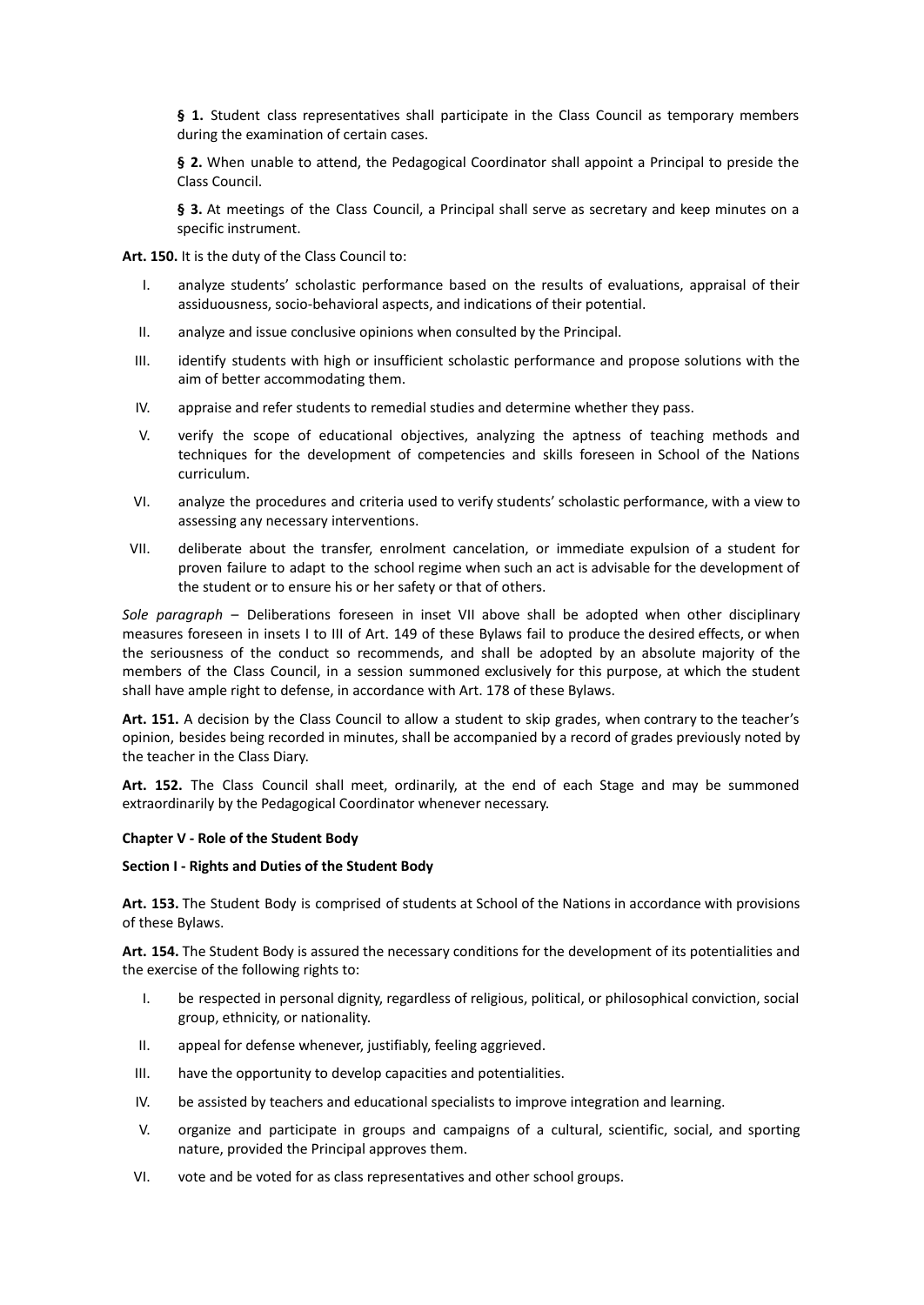- VII. appeal results of school performance evaluations, if aggrieved, through petitions addressed to the Pedagogical Coordinator.
- VIII. present suggestions or requests referent to the development of school activities.

# **Section II - Performance Standards**

**Art. 155.** Considering the educational purposes and objectives set forth in these Bylaws, the student is expected to:

- I. learn based on investigation, reflection, information collection, study, and experiences that provide the expansion of knowledge as well as the development and application of skills.
- II. organize knowledge around main concepts and ideas of the area of study through different means and technologies.
- III. learn more efficiently, beginning with what they already know to build new knowledge and connect it with what they have experienced or understood.
- IV. learn through reflection and metacognition.
- V. learn through different forms and styles and be capable of being exposed to various multisensory activities.
- VI. acquire relational learning. When there is a connection between student and teacher, the student works with more effort and dedication and, consequently, achieves more significant results.
- VII. learn deeply to apply knowledge and cultural experience in new situations.
- VIII. learning from social processes, enhanced through frequent opportunities to debate, discuss, collaborate, create, and apply.
- IX. *This number was skipped in original Portuguese version*.
- X. learn through feedback. Evaluation should be regular and structured in such a way as to allow specific feedback to guide students in constructing meaning.
- XI. learn through multiple opportunities to practice in positive, risk-free, and respectful environments in which success and mistakes, accompanied by new attempts, are accepted safely.
- XII. develop full academic proficiency in more than one language to develop a metalinguistic awareness and appreciation for different cultural perspectives and intellectual creativity.

**Art. 156**. Students' social and school performance standards encompass the following behaviors:

- I. treating schoolmates, teachers, and other staff of School of the Nations cordially and respectfully.
- II. wearing the uniform designated by School of the Nations.
- III. being assiduous, dedicated, and punctual with schoolwork.
- IV. greeting school authorities and visitors properly.
- V. attending civic ceremonies, solemnities, and meetings, when asked.
- VI. cooperating in conserving furniture, equipment, and materials of School of the Nations, and contributing to keeping the buildings and facilities clean.
- VII. conserving the property of School of the Nations, it being the responsibility of parents or guardians to compensate for damages.
- VIII. returning books checked out from the Library by the due date.
- IX. participating responsibly and actively in the entire educational process.
- X. bringing necessary materials to class.
- XI. complying with social and performance standards contained in these Bylaws and school rules.

**Art. 157.** The following items are forbidden to students and subject to the application of social-educational measures listed in Arts. 164 to 171.

- I. Noncompliance with rules relating to wearing the complete school uniform.
- II. Refusal to do or complete classroom activities.
- III. Failure to comply or inadequately comply with instructions given by an employee of the School.
- IV. Unauthorized absence from the classroom or the School during a period of the day.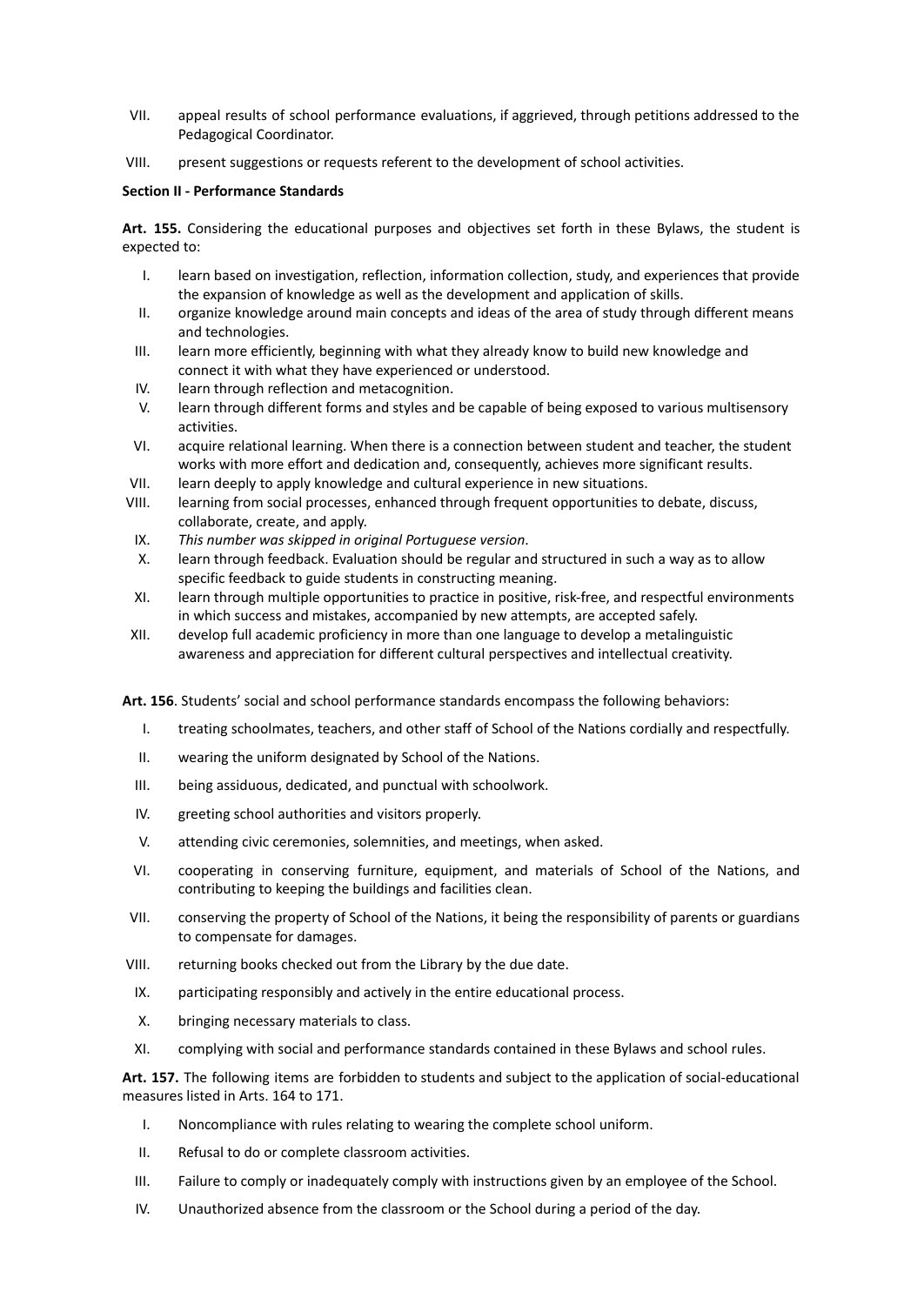- V. Unauthorized use of school or personal property.
- VI. Use a mobile phone or another type of electronic device during class without the teacher's permission.
- VII. Display affection in a manner inappropriate in the school environment.
- VIII. Cause a disturbance on a bus during an outing.
- IX. Access computers of School of the Nations, or alter information therein, without authorization, or for purposes inappropriate in the school environment.
- X. Use obscene language or gestures.
- XI. Intimidate schoolmates.
- XII. Bullying.
- XIII. Physical aggression.
- XIV. Disrespect teachers or other staff members of School of the Nations.
- XV. Dishonesty or cheating.
- XVI. Plagiarize or copy the work of others.
- XVII. Disregard cleanliness of the facilities of the School of the Nations.
- XVIII. Theft.
- XIX. Vandalism/ property damage.
- XX. Possession, sale, or use of smoking materials.
- XXI. Possession of illegal drugs or alcoholic beverages.

#### **Subsection I - Early Childhood**

**Art. 158.** School of the Nations provides opportunities for students to experience social roles and learn to interrelate with one another through respect for rules and procedures of harmonious coexistence.

**Art. 159.** School of the Nations' Disciplinary Program abides by principles of fairness and equality and encourages all school community members to observe three golden rules: responsibility, kindness, and respect.

**Art. 160.** For Early Childhood students, our guiding principle is to work closely with students' families through meetings, lectures, and workshops.

#### **Subsection II - Elementary School**

**Art. 161.** Day-to-day school activities offer many situations which, if well used, can result in significant learning experiences regarding interpersonal relationships and conflict-resolution skills.

**Art. 162.** In this respect, when students need help, they can count on a support network and should seek counseling and assistance from:

- I. the teacher.
- II. monitors/assistants.
- III. the Guidance Counselor.
- IV. Principals and Assistant Principals.

**Art. 163.** In cases of inadequate behavior or unresolved emotional difficulties within the classroom setting, the student is referred to the Assistant Principal, Principal, or Guidance Counselor of the corresponding segment, who will provide the necessary assistance.

**Art. 164.** The Assistant Principal shall apply the necessary measures in accordance with the nature of the situation.

**Art. 165.** Each situation is assessed considering the context in which it occurred, the age and maturity of the student, the conduct itself, and the recurrence of such behavior.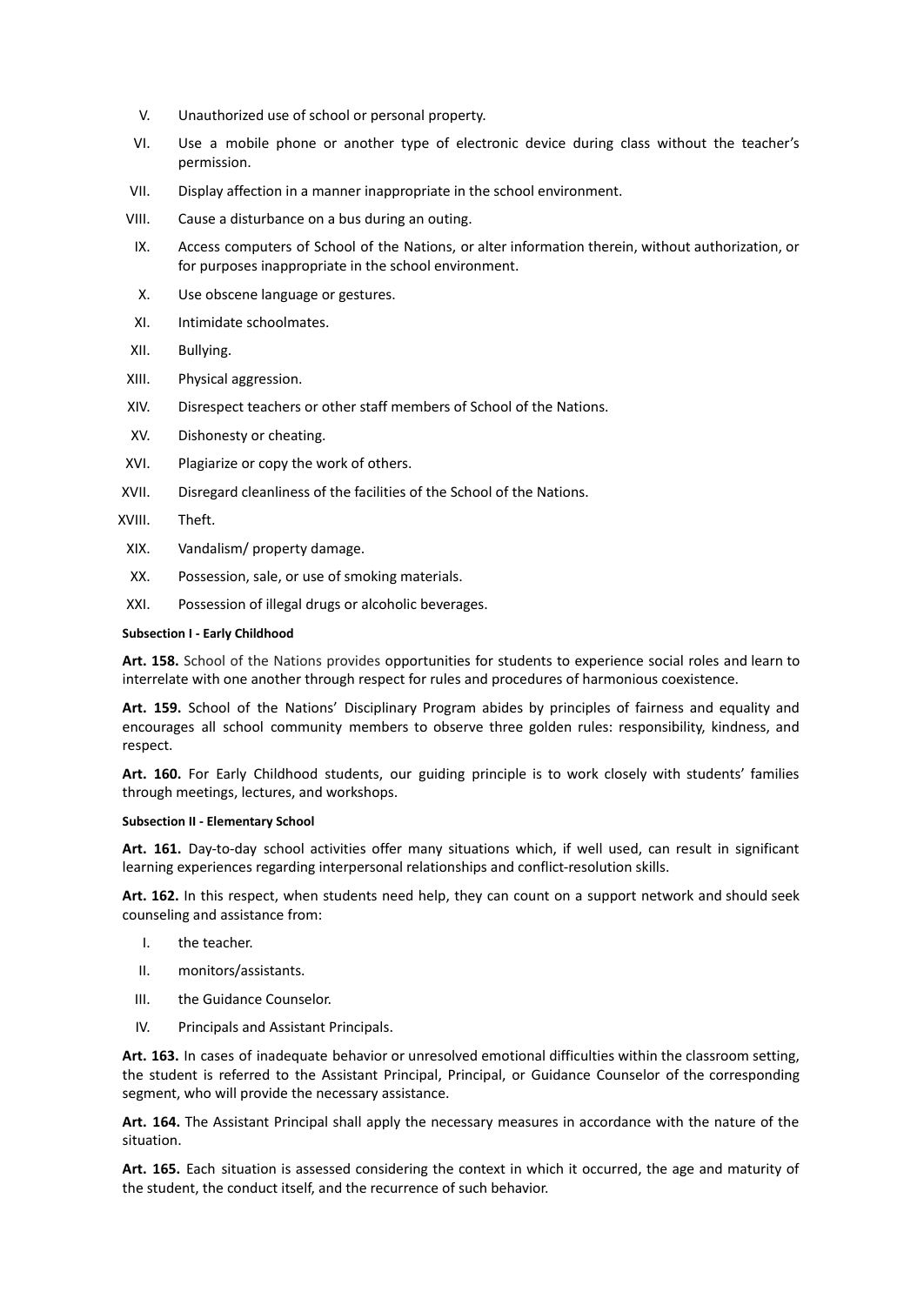**Art. 166.** Social-educational measures that may be applied in cases of inadequate behavior include:

- I. oral warning talk to the Principal, assistant, or Guidance Counselor (including reflecting on the values and virtues taught at School of the Nations, application of logical and natural consequences, or help in the use of conflict-resolution strategies, development of social skills, reflections based on the values and virtues promoted by the School of the Nations).
- II. written warning, which must be returned signed by the parents or legal guardian within 24 hours.
- III. meeting with parents or legal guardian, documented and signed.
- IV. a disciplinary contract between student and parents or legal guardian.
- V. suspension for no more than 3 (three) class days, or alternative activities at the School of the Nations.
- VI. cancelation or non-renewal of enrolment.

**Art. 167.** The measures mentioned above shall be carefully applied. Their main aim shall be to promote reflection on the student's part concerning said behavior and its repercussions upon the environment in which we live.

**Art. 168.** Warnings aim to inform the parent/guardian as to the behavior of the child and to signal the need for a closer School-Family partnership.

**Art. 169.** In situations considered more serious, a disciplinary committee shall be summoned, comprised of the Guidance Counselor, Assistant Principal, Principal, Pedagogical Coordinator, and Executive Director.

**Art. 170.** After examining the case, it is referred to the Class Council for a final decision if the consequence may be the cancelation of enrolment or immediate expulsion.

**Art. 171.** The Guidance Counselor may prescribe specialized extra-school services for students who display emotional or learning difficulties and tasks to help the student develop social skills, cooperation, and foster self-discipline.

#### **Subsection III - High School**

**Art. 172.** It is strictly forbidden for students to use or have in their possession tobacco, drugs, or alcohol on the premises or the surrounding area of School of the Nations.

**Art. 173.** This prohibition extends to school buses and to spaces where activities organized and supervised by School of the Nations take place.

**Art. 174.** Violation of this rule shall result in serious disciplinary measures, including expulsion.

- I. Use of tobacco by a student shall result in suspension and a meeting with the parents/guardians. If repeated, it shall lead to expulsion.
- II. Use of drugs or alcohol may lead to expulsion.

**Art. 175.** Displays of affection, such as kissing or sitting in the laps of classmates, are not considered appropriate in the school environment or during activities promoted by School of the Nations, such as events, celebrations, and excursions.

**Art. 176.** Any student who fails to comply with norms may receive an oral reprimand from any teacher, assistant, monitor, or Principal and be referred to the Guidance Counselor.

#### **Section III - Early Childhood, Elementary School and Upper School Disciplinary Regime**

**Art. 177.** For breaches of the rules established in these Bylaws or measures of an educational nature, to safeguard guiding philosophical principles of School of the Nations, i.e., respect, fairness, courtesy, tolerance, and responsibility, students are subject to the following disciplinary measures:

- I. oral warning Talk to the Principal, assistant, or Guidance Counselor (including reflections based on the values and virtues taught at the School of the Nations, application of logical and natural consequences, or help in the use of conflict-resolution strategies, development of social skills, reflections based on the values and virtues promoted by School of the Nations).
- II. written warning, which must be signed by the parents or legal guardian and returned within 24 hours.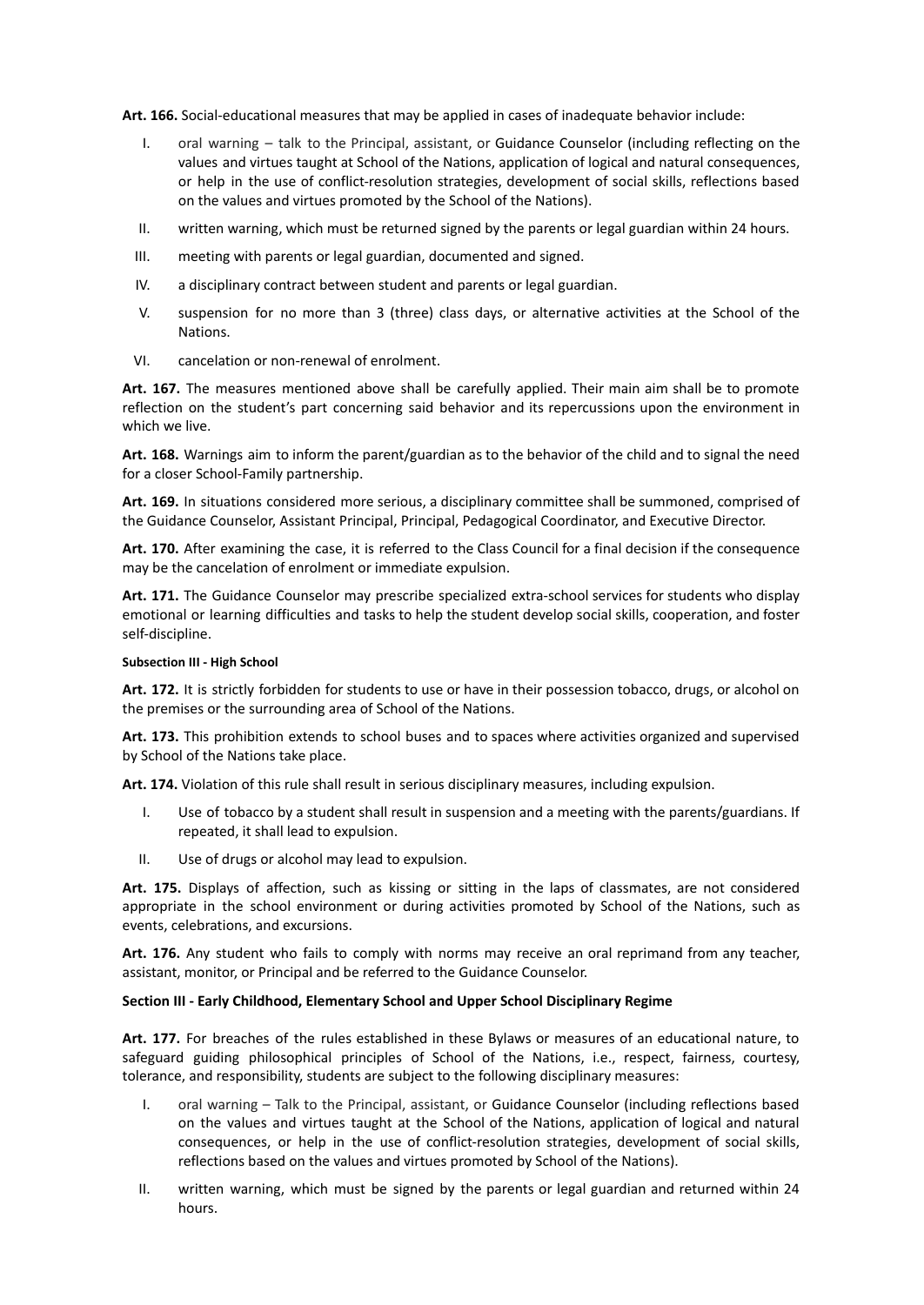- III. meeting with the parents or legal guardian, documented and signed.
- IV. an agreement between student and parents or legal guardian for disciplinary improvement.
- V. suspension for no more than 3 (three) class days, or alternative activities, preferably at School of the Nations.
- VI. cancelation or non-renewal of enrolment.
- VII. transfer for failure to adapt to the School of the Nations.

**§ 1.** The disciplinary measure foreseen in item II of this article is aggravated in the case of recidivism.

**§ 2.** A student under the disciplinary measure foreseen in item V shall have the right subsequently to undertake any evaluation applied during the period of suspension and to participate in any remediation that may be prescribed.

**§ 3.** The Class Council shall apply the disciplinary measure foreseen in items VI and VII.

**§ 4.** The parent or guardian shall be notified in writing. The measure will be recorded and filed by the Guidance Counselor for all disciplinary measures described in items II and those thereafter.

**§ 5.** School of the Nations reserves the right to deliberate social-educational measures to be applied in each specific case, following these Bylaws and the internal rules of School of the Nations.

**Art. 178.** School of the Nations shall guarantee the student's right to ample defense when applying disciplinary measures.

# <span id="page-26-0"></span>**TITLE V - School Institutions**

**Art. 180.** School of the Nations shall ensure the students' right to free organization under the terms of current legislation.

# <span id="page-26-1"></span>**TITLE VI - Assistance to Students and Selection, Adoption, and Replacement of Books and Other Teaching Materials**

**Art. 180.** Assistance to students shall be carried out through the integration of actions of the various sectors of School of the Nations, encompassing, among other aspects, those relating to physical and psychological health.

**Art. 181.** The Association may contract a qualified professional, sign an agreement with accredited medical institutions to provide services, or rely upon voluntary service provision.

**Art. 182.** School of the Nations has a Nursing Post entrusted to a legally qualified nursing professional, contracted by the Association, for purposes of promptly attending emergency cases and providing first aid to students.

*Sole paragraph.* The infirmary shall have as many nursing assistants as necessary to perform its duties.

**Art. 183.** Aspects of a psychological nature and learning difficulties shall be addressed through preventative actions by the Educational Guidance Service, and those responsible shall be notified.

**Art. 184.** Selection and replacement of books and other teaching materials shall be carried out by teachers, under the guidance of the Pedagogical Coordinator and Executive Director of School of the Nations.

**Art. 185.** Criteria for selection of textbooks shall observe their methodological adequacy, technical-scientific accuracy, literary and didactic quality, correctness and precision of concepts, and philosophical alignment to the principles and objectives of School of the Nations.

**Art. 186.** If there is a change of teacher during the school year, there shall be no change of textbooks or other teaching materials.

# <span id="page-26-2"></span>**TITLE VII – General and Transitory Provisions**

**Art. 187.** Graduation ceremonies, parties, and confraternization trips, even if optional initiatives of the students, shall be subject to prior assessment and authorization of the Executive Director.

**Art. 188.** The Association is responsible for contracting staff and service providers.